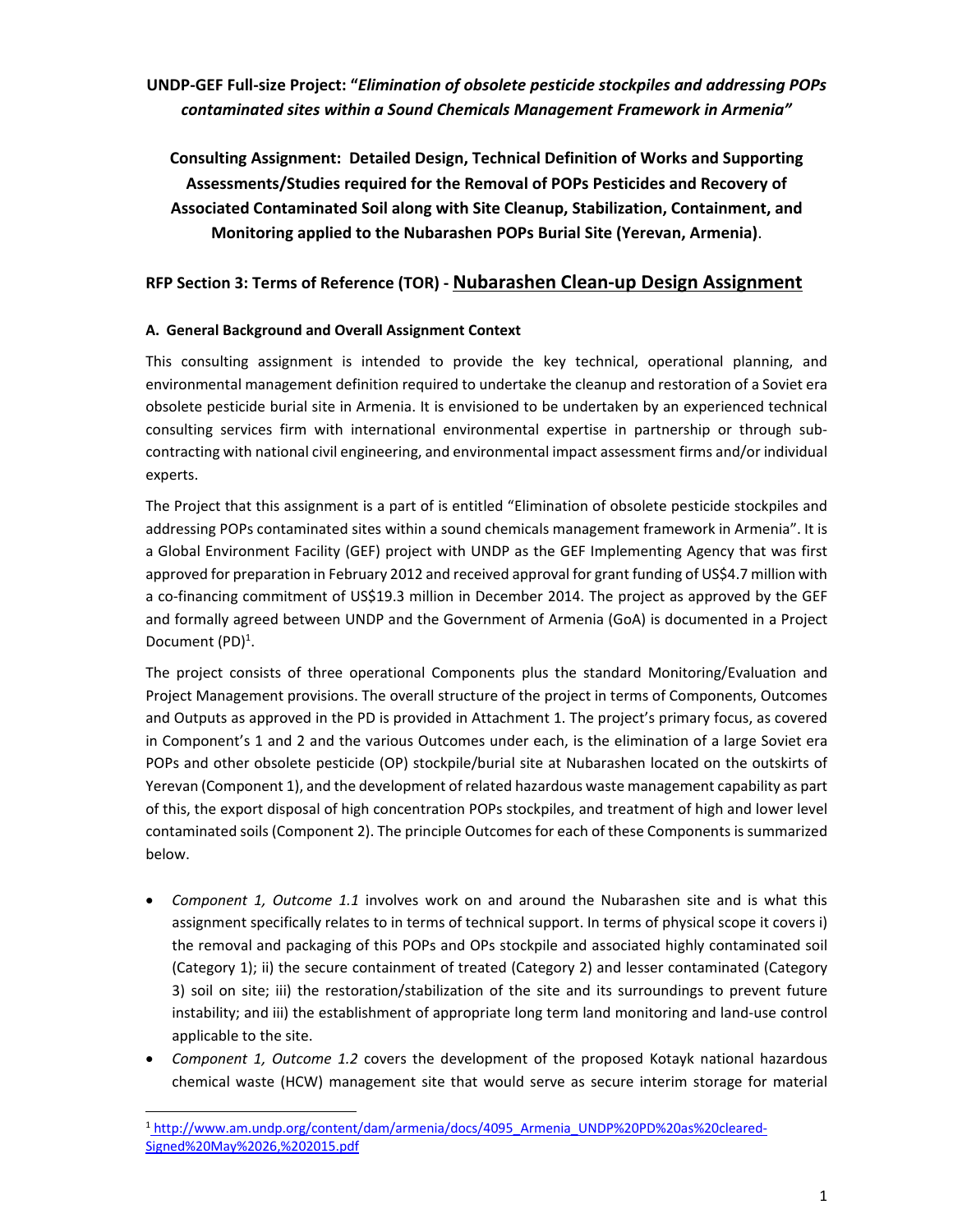removed from Nubarashen and other sites prior to export for environmentally sound disposal as well as providing basic infrastructure to allow introduction of hazardous chemical waste storage, treatment and soil remediation technologies constructed and operated for handling of POPs pesticides and associated contaminated materials. The design work associated with the development of this facility will be covered in a separately tendered Request for Proposal (RFP).

- *Component 1, Outcome 1.3* involves the securing remnant stocks and residual contamination at old agro-chemicals storehouses all over the country using non-GEF funds for packaging/removal and site cleanup. This will be undertaken by others and is not related to this assignment or GEF funding.
- *Component 2, Outcome 2.1* covers the anticipated export of the packaged high concentration POPs waste/pesticides material from Nubarashen plus an allowance for obsolete pesticides delivered by others to Nubarashen (estimated to be 900t + 150t in total) for environmentally sound destruction according to international standards (Basel Convention<sup>2</sup> and GEF STAP<sup>3</sup>) at qualified facilities in the EU or elsewhere. The linkage to the current assignment is the updating of current quantity and concentration distribution estimates.
- *Component 2, Outcome 2.2* covers the on‐site/in‐country treatment of an estimated 7,100 heavily contaminated soil (Category 2) from the Nubarashen site and an allowance of such material delivered by others from obsolete pesticides (OP) storage sites or alternatively exported (the option being market determined by a qualification and international tendering process). The linkage to the current assignment is the updating of current quantity and concentration distribution estimates.
- *Component 3.* Additionally the project provides limited Technical Assistance (TA) for various capacity building activities that remain under discussion with the national Executing agencies. This has partial direct linkage to the current assignment, to the degree that it might be informed by the international practices and standards being utilized during this assignment, as well assome training/demonstration activities.

The project's designated lead Executing Agency is the Ministry of Nature Protection (MNP) based on its role as GEF Focal point. In terms of implementation, the Ministry of Emergency Situations (MES) acts as the primary counterpart and functional Executing agency for Components 1 and 2 with MNP acting in its statutory regulatory capacity. Overall, institutional supervision of the project is provided by a Project Management Board (PMB) co-chaired by MNP and MES. A broader stakeholder advisory committee including representation of civil society is also anticipated to be involved.

Operationally and administratively, the project is being managed by a Project Management Unit (PMU) under the UNDP Armenia CO, with UNDP being the contracting agency and being responsible for commercial administration of this consulting assignment. The principle counterpart executing agency for this particular assignment will be the Ministry of Emergency Situations on technical matters, based on their mandate for the maintenance and custody of the Nubarashen site as well as ownership and operational responsibility for the proposed Kotayk hazardous chemical waste management national facility. Additionally, the assignment will involve interaction with the City of Yerevan (landowner of the Nubarashen site) in relation to offsite infrastructure, access issues and supporting works around the Nubarashen site, and with the MNP in relation to environmental approvals (EIA).

The PMU will utilize additional technical oversight to be provided by UNDP's regional and HQ staff, including technical expertise of project's International Adviser.

<sup>2</sup> http://www.basel.int/Portals/4/Basel%20Convention/docs/pub/techguid/tg‐POPs.pdf

<sup>3</sup> http://www.mcdowall.ac.nz/Site/UNEP‐Publications\_\_files/GEF%20STAP%20March0911‐BC%20edit‐final.pdf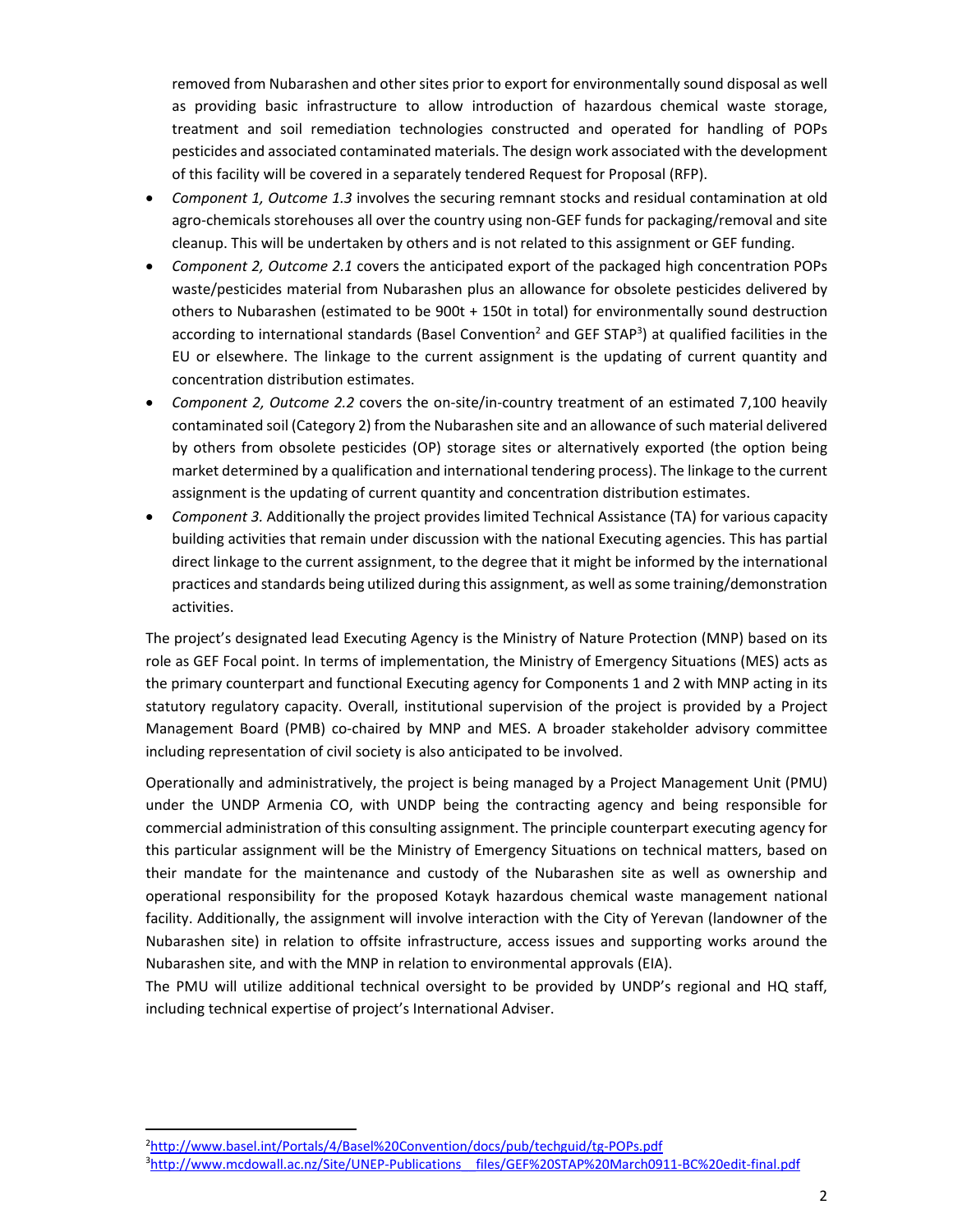#### **Site Technical Information**

The Nubarashen burial site dates from the late 1970's when a number of pesticides such as DDT and subsequent HCH now controlled as POPs were being banned globally including in the Soviet Union. This resulted in an all-union program involving the storage of banned and obsolete pesticides (OPs) in the supply chain and the establishment of nominally engineered containment facilities in each of the Republics. In Armenia, such a facility was established at Nubarashen on the outskirts of Yerevan. Over the years, the site was subject to various levels of monitoring as well some misuse, the major one being unauthorized access and excavation of the buried pesticides presumably for illegal sale and use. Likewise, it was realized that the location of the site had not been properly selected and it became evident that it was located within a natural drainage path and in an area of general geotechnical instability. Beginning in approximately 2004, in substantial part through the involvement of civil society groups and particularly the Armenian Women for Health and a Healthy Environment (AWHHE) NGO, public attention was drawn to the site and the risks it represented. This resulted in a number of survey level studies by national and international NGOs as well as action by the Ministry of Emergency Situations in 2004 respecting access and ultimately in 2010 undertaking a major interim containment and stabilization program. This was also the stimulus for the Government to seek international support which came in the form of initiating this GEF project in 2010. In parallel involvement of the International HCH and Pesticide Association (IHPA) occurred which in turn resulted in the initiation of a comprehensive site assessment and engineering design study undertaken by an international firm commissioned by OSCE. Additional site assessment was undertaken during the current project's preparation (PPG) phase using GEF and additional bilateral funding. The culmination of this work was the conceptual design technical and costing basis for the current project as defined in the above referenced PD.

Attachment 2 provides a composite extraction of the available background and details of the conceptual design as elaborated in the PD. The following provides a list of available resource documents from the technical work to date which is included in this tender package according to the following list:

- 1. International POPs Elimination Network "Report on "Environmental security for residents of settlements near to obsolete pesticides burial in Ararat region", AWHHE, 2004
- 2. "Toxic Hot Spots in Armenia, Monitoring and Sampling Reports", ARNIKA and AWHHE, Prague and Yerevan, 2011
- 3. R. Yadoyan, "Recommendations on Priority Measures for Security Insuring of the Burial Ground", AWWHHE, 2005 (English extract)
- 4. "Assessing a Discharge of Contaminants from the Nubarashen Toxic Chemicals Repository Site" National Academy of Science. The Center for Ecological and Noosphere Studies of NAS RA/OSCE, Yerevan, 2010.
- 5. Strengthening National Capacities on Comprehensive Chemicals (Persistent Organic Pollutants) Contaminated Site Assessment in Armenia, Analytical Report on Sampling on Nubarashen Site, 2013, GEOtest, Brno, Czech Republic
- 6. John Vijgen "Emergency Action Plan for the Nubarashen Obsolete and POPs pesticides burial site". IHPA/OSCE, 2010.
- 7. OSCE, "Nubarashen Burial Site in Armenia, Emergency Case ‐ Presentation to the EU Parliament", 2010
- 8. Tauw, Site Assessment and Feasibility Study of the Nubarashen Burial Site of Obsolete and Banned Pesticides in Nubarashen, Armenia ‐ Phase 1 and 2 investigation report; Draft, 28 June 2013
- 9. Tauw, "Site Assessment and Feasibility Study of the Nubarashen Burial Site of Obsolete and Banned Pesticides in Nubarashen, Armenia ‐ Phase 1 and 2 investigation report", September 2013
- 10. Tauw, "Site Assessment and Feasibility Study of the Nubarashen Burial Site of Obsolete and Banned Pesticides in Nubarashen, Armenia ‐ Phase 3: Selection & pre‐design of long term technical solutions", December 2013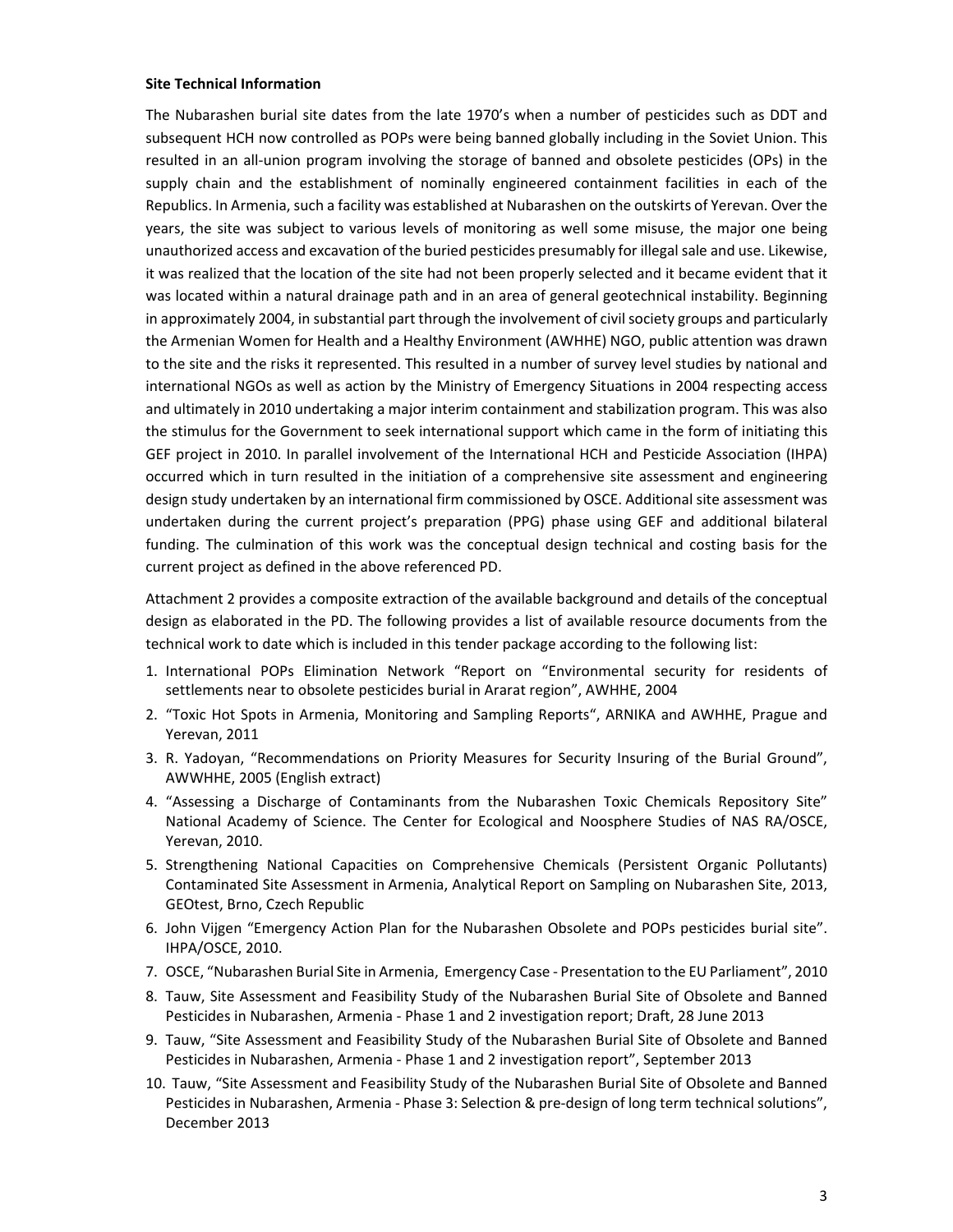### **Assignment Objective**

The overall objective of this assignment is to provide a detailed technical and costing definition of the required works to: i) complete the environmentally sound removal of highly contaminated POPs pesticides and OPs from the Nubarashen burial site for off‐site management; ii) design solutions for secure excavation, packaging, containment of residual contamination and treated soils; and iii) restore the site in a form suitable for an agreed future land use inclusive of its stabilization to prevent future risks from geotechnical instability. This includes provision of appropriate environmental assessment and impact mitigation associated with the proposed actions, supporting operational procedures and plans, training of implementation forces immediately in advance of the works execution, and technical supervision of the works execution. In addition, a supplementary objective undertaken in parallel with this work is to provide a skill‐building training related to contaminated site sampling and associated analytical practices to the national sampling and laboratory staff for stakeholder groups.

### **Scope of Work**

This assignment will be undertaken by a Consultant team (the Consultant) with relevant international environmental expertise with **substantive direct experience in the assessment, design, planning and management of similar hazardous waste stockpiles and contaminated sites with experienced national technical expertise in civil engineering works design and environmental assessment.** Consistent with the above assignment objective, the scope of work to be undertaken by the Consultant is described under the following task definitions and documented outputs:

- *Task 1 ‐ Assignment familiarization and mobilization:* This is essentially the assignment inception task that will involve the mobilization of the agreed team both at home office and in‐country locations, and development of sufficient understanding of the project to initiate the subsequent substantive technical tasks. This will include the review of existing data and planning documentation, making contact and establishing working relationships with counterpart organizations (MNP, MES, Yerevan City Municipality, environmental NGOs, site sampling and analytical service providers, etc.), site familiarization, and mobilization of technical support resources required (e.g. site sampling and analytical capability). The principal Task 1 outputs as to be documented in an Inception Report will be: i) a critical commentary on the existing state of knowledge and operational planning (developed from the Consultant's technical proposal); ii) an updated and detailed work plan for the overall assignment; iii) description/confirmation of mobilization and implementation status; and iv) assurance of relevant equipment and availability to be used as needed.
- *Task 2 ‐ Undertaking comprehensive site mapping and analytical assessment:* This task will firstly involve the development and execution of a comprehensive supplementary<sup>4</sup> site sampling, analytical characterization and assessment required for the detailed delineation of areas<sup>5</sup> of site contamination with particular emphasis on the identified burial cells and their immediate surroundings and for mapping/modeling of foreseen excavation, packaging, transportation/storage, destruction, decontamination, etc., works with focus on health/environmental safety and economic feasibility of proposed methodologies/approaches. This needs to be done in sufficient detail to accurately define the quantities of target waste categories and their distribution to be excavated, and to accurately estimate costs of works with the scope undertaken being justified and agreed with UNDP in advance. The analytical work should be undertaken under an agreed protocol (the Offeror is expected to

<sup>4</sup> *In addition to the available site data and previous studies, based on the reference documents/reports.*

<sup>&</sup>lt;sup>5</sup> Intended to meet the criteria of defining the three dimensional distribution of contamination i) material above the "low POPs content" as defined by Stockholm Convention and ii) other contaminated soil above levels defined as requiring management based on risk assessment (Task 4) such that well defined specifications and operational plans can be developed and estimated *costs to a high degree of confidence can be generated.*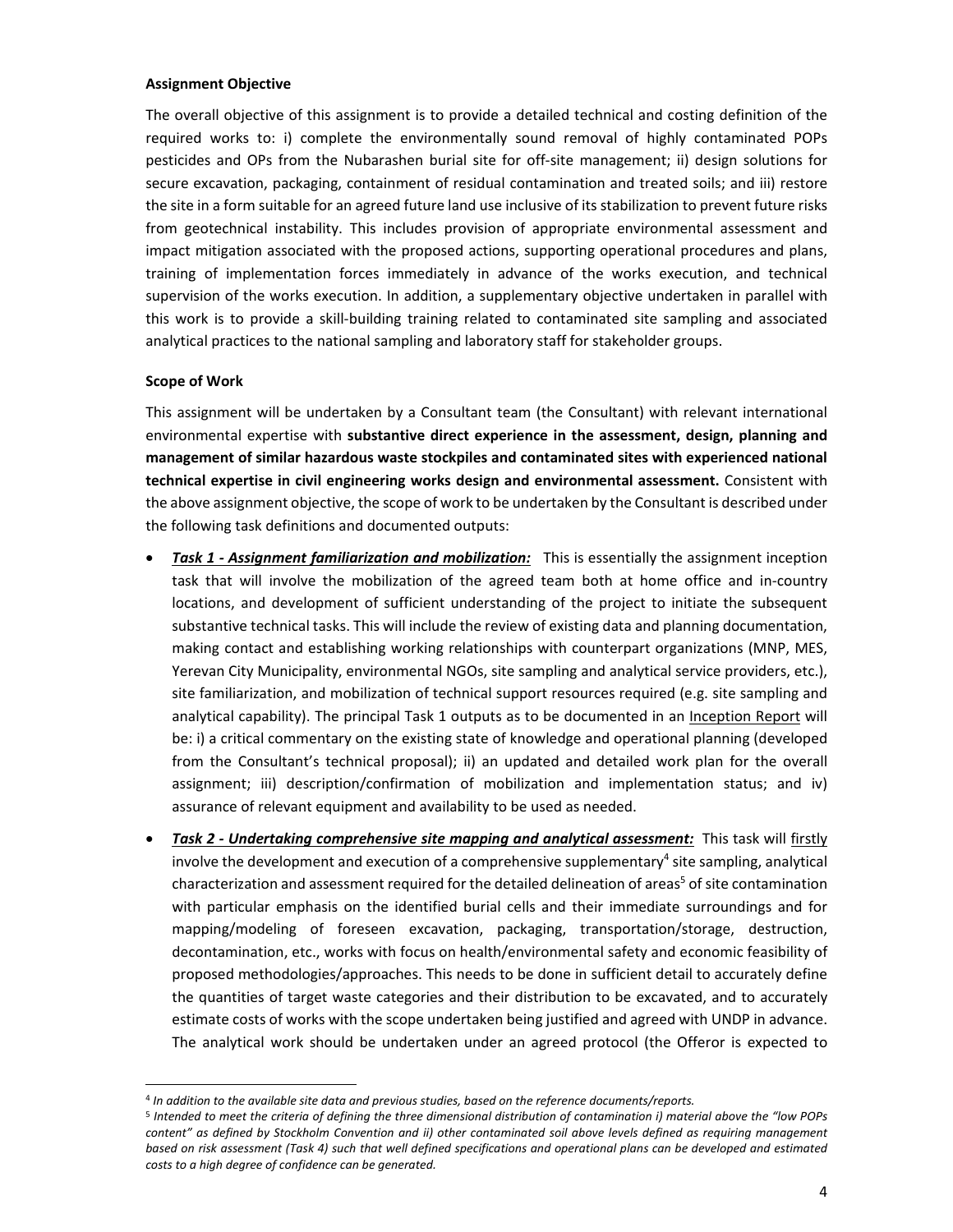include in the proposal and provide a reference(s) for the proposed protocol) that ideally will combine a field quick screening technique that correlates with POPs pesticides and/or total organic chlorinated pesticides (OCP) laboratory analyses performed by ISO/IEC 17025 or equivalent internationally certified laboratory and/or certified analytical procedures. In developing this practice, the Consultant should also develop justified explanation on the techniques and equipment that should be in place for operational screening determination of contamination types and levels during the excavation to control the extent and manage the effectiveness of such excavation and to identify excavated materials. As a guidance, there is no preference stated for the use of national or international laboratories/methods, aslong asthey are duly accredited/certified and qualified for a resolution level and reliability suitable for a decision making based on practical site assessment results. Selection and contracting of a qualified sampling and analytical capability is the responsibility of the Consultant. When analytical services are selected, an assurance that a reliable sample transfer/export protocol, providing a rapid turn‐around has been established, should be provided.

Since the landfill body (where the hazardous chemical waste has been buried) is part of a bigger landslide area which is governed by uphill slope movement, any further excavation works may have an impact on the overall stability of the site and its surroundings. Therefore, within this task, secondly, additional investigations for geotechnical and hydrogeological site assessment have to be carried out at the burial site and its close vicinity (including uphill and downhill areas which require stabilization works) to recommend on safety measures/works for proper planning of the temporary infrastructure installation, site excavation, waste handling and transportation, as well as for the final site stabilization activities. These geotechnical and geophysical investigations should be aimed also at screening the waste locations, density under the ground, in addition to supplement the data generated by part one physico-chemical analytical investigations and assessment. The principal outputs of the Task 2 will be documented in an updated Site Assessment and Characterization Report.

- *Task 3. Collection/extraction, packaging and labeling of contaminated soilsamples(Category 2) for testing* of *de-contamination efficiency by soil clean-up technologies:* In the course of site assessment and sampling exercise underthe Task 2, based on sample physico‐chemical characterization analytical assessment results, the Consultant will: i) identify and collect (extracting during sampling) relevant Category 2 POPs/OPs contaminated soil validation samples to be exported to up to three pre‐ identified soil decontamination/treatment technology companies; ii) pack up and label collected samples (the following packaging is recommended ‐ up to 20 samples 3 kg each, up to 10 samples 5 kg each, up to 3 samples 10 kg each) in appropriate containers corresponding to hazardous material international shipment standards; iii) develop respective accompanying documents for the international shipment and for the testing technology respectively; iv) deliver samples to the PMU in a safe conditions ready for shipment, and consult the PMU on shipping procedure and requirements. The data analysis of testing results obtained from soil clean‐up technology/company and selection of the most efficient, environmentally sound and economically feasible technology to be used for Category 2 POPs/OPs waste de‐contamination on‐site in the proximity of Nubarashen burial site (if such scenario is ultimately confirmed), is the responsibility of the PMU, which will coordinate sharing the testing findings with the Consultant for its consideration in design of related activities and corresponding budget estimate. The outputs of the Task 3 will be the respectively collected/extracted, packed and labeled Category 2 soil samples, ready for shipment to soil clean‐up technology testing, securely and timely delivered to PMU and the respectively prepared accompanying documentation necessary for international shipment and for delivery to the testing technologies.
- *Task 4 ‐ Review and update risk assessment and classification criteria:* As described in Appendix 2, the conceptual approach for the classification criteria of contamination soil is based on a Tier 2 risk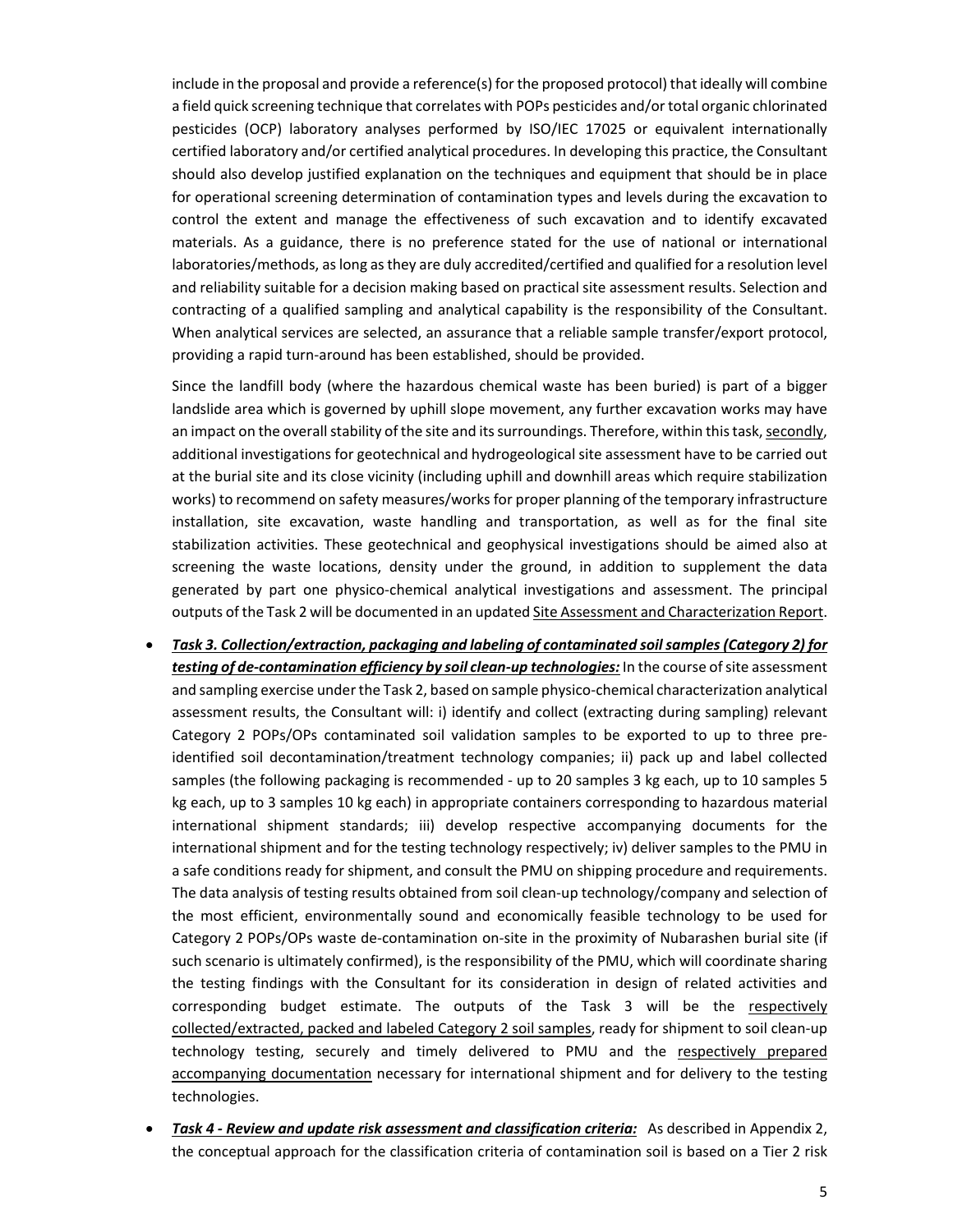assessment applying relatively conservative international criteria for human health and agricultural impact risks. It is recognized that this approach is only one of a number of possible approaches that could accomplish similar levels of POPs elimination and release reduction through application of various criteria in association with combinations of excavation of more heavily contaminated material, containment of remaining contaminated material, enforced designated land use, and site protection/monitoring measures. With this in mind, the Consultant will review and update potential risk based logic for the design and planning of the approach to managing the Nubarashen site with a view to optimize the cost effectiveness of investments for required works and potentially the overall project investment. The Consultant will also ensure that the criteria options used are acceptable in principle to MNP and other national regulatory bodies. The principal Task 4 outputs as documented in Risk Assessment and Classification Criteria Review Report will be: i) an assessment and ranking of risk reduction options identified; ii) detailed estimates of quantities of POPs pesticides/OPs and their distribution applicable to potential clean‐up options; and iii) identification of cost effectiveness of potential options, with a focus on feasible short-term, tested and recognized soil remediation options allowing completion of the project within the designed scope and timeframe (as originally planned the Project ends in April of 2019).

 *Task 5. – Development of site clean‐up works design, operational work‐plans and associated cost estimates:* In response to this task the Consultant will develop operational plans for the works at or adjacent to the Nubarashen site for up to three selected options (with respectively aligned elements/components of clean‐up works of all phases) in consultation with major stakeholders and the PMU for option(s) recommended in Task 4, inclusive of a working detailed cost estimates for each. The scope of works considered under this task will cover the design, operational work plans and cost estimates, as applicable: i) the establishment of infrastructure for safe access, utilities/supplies and supporting temporary constructions, on-site works and immediate off-site handling; ii) on-site area allocations and their control classifications; iii) excavation works; iv) ongoing/regular on‐site screening sample analysis for operational decision making; v) sequencing of operational activities with respect to the active excavation areas; vi) feasible segregation and packaging; vii) disposal off‐ site, separating in-country and international transportation with a provisional list/contents of required accompanying trans‐boundary movement documentations; viii) waste destruction and contaminated soil treatment; ix) temporary and permanent containment and contaminants release mitigation measures; x) operational Environmental, Health and Safety (EHS) procedures and monitoring measures established within a Prevention and Emergency Plan, (based on WB EHS guidelines:

#### http://www.ifc.org/wps/wcm/connect/554e8d80488658e4b76af76a6515bb18/Final%2B‐

%2BGeneral%2BEHS%2BGuidelines.pdf?MOD=AJPERES), and protocols for safety in emergency situations; xi) site stabilization during the excavation works and completion; xii) site closure, stabilization, restoration, and monitoring measures. Cost estimates shall be sufficiently detailed to include itemized estimates of quantities, equipment, labor, consumables, permitting/other external costs, and overheads, all in a form suitable for assessment of proposals from potential contractors executing the work, all appropriately referenced against applicable national norms and national budgeting requirements. The principal Task 5 output will be the Engineering design (including drawings), Operational Plan and Cost Estimate Report that will be utilized, upon completion, by the PMU and UNDP for purposes of a final selection of the operational plan to be pursued using national co-financing, the availability of which will constitute a major factor in that selection. This decision making process will be administered by the PMU with advice and technical support from UNDP and will ultimately be made by the PMB (Project Management Board). The Consultant will be available to support this process as required.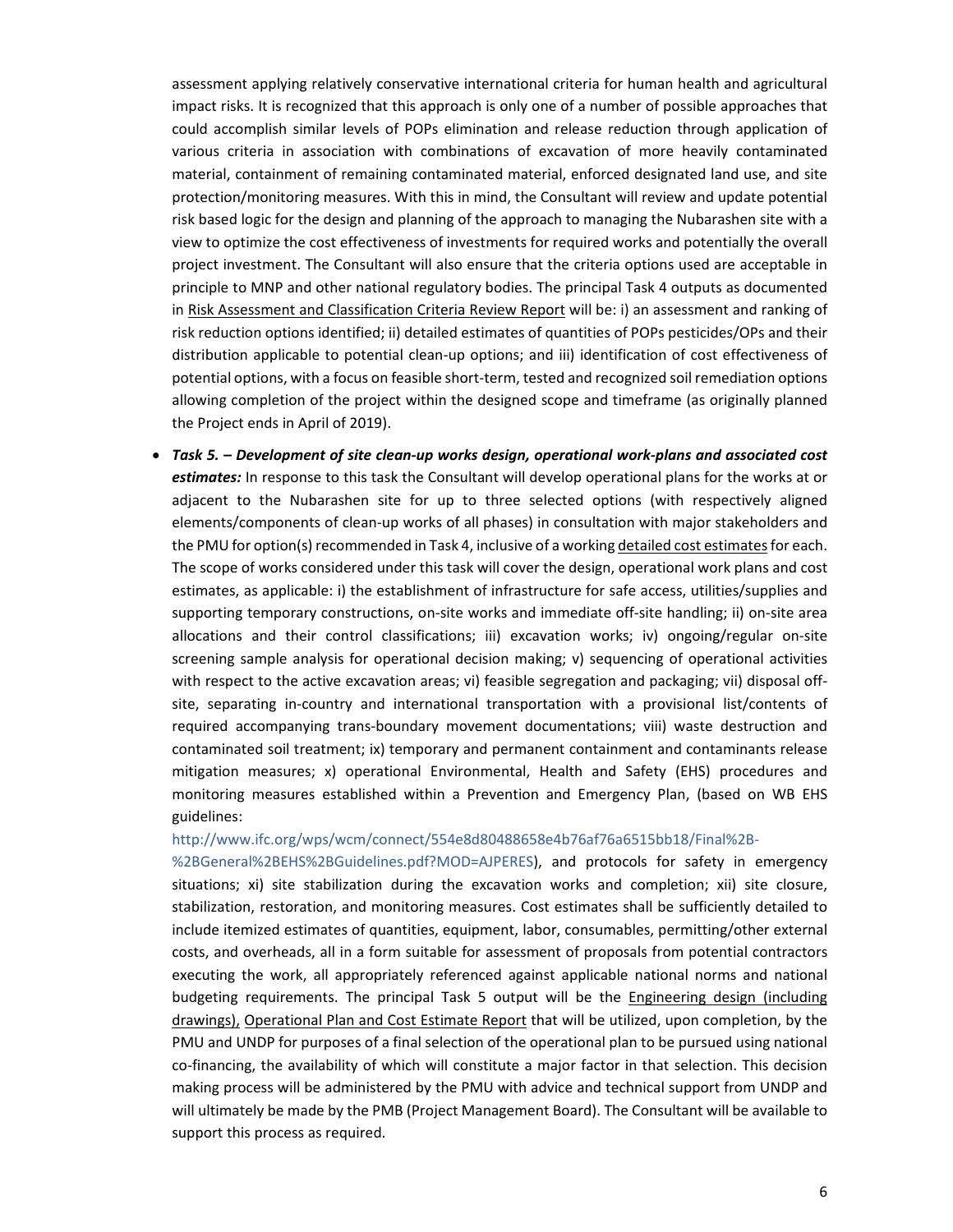A complementary output of the Task 5 will be a simple animated film (with Armenian and English explanatory caption) for up to 3 minutes, demonstrating Nubarashen site preparation and clean‐up modeled/designed works proposed by the Consultant and agreed ultimately.

 *Task 6 ‐ Tender specification for selected operational work‐plans:* This task will involve converting of the selected model of works and operational work plans decided upon and designed in the scope of Task 5 into a formal tender specification to be used for selecting a company(ies) in a bidding process and ultimately undertaking the POPs/OPs waste excavation, packaging, handling, removal, destruction of excavated waste and soil decontamination works, either in one package or in separate selection processes depending on the approved scenario of clean-up/remediation works. As such, the specifications shall be compliant with any national requirements and norms applicable to such public tender documents where supplemental country resources are being utilized. It will include specification of all performance requirements of the works and the materials used therein. Additionally it will cover the required internationally recognized EHS standard procedures and practices<sup>6</sup>) and Environmental Management Plan (EMP) to be utilized, all consistent with both national and international standards and as specified in applicable environmental and technical design regulatory submissions and associated approvals (Task 7 and Task 8). The principal Task 6 output will be the final Nubarashen clean‐up works Technical Specifications (in one package or splitted respectively).

*Task 7 ‐ Develop, submit, and ensure approval of environmental/social impact assessment documentation:* The Project and specifically the Nubarashen works is covered by both: the national regulatory environmental approvals process (EIA – the RoA Law "On Environmental Impact Assessment and Expertise" 21.06.2014) through MNP and approval at an international level through the environmental and social safeguarding process applied by UNDP (refer to http://www.undp.org/ses for more information). While information included in each will generally be common, these may differ in format and approach, something the Consultant should research and accommodate. In the case of the national environmental expert examination, the required submission is referred to as an EIA Report that would be in compliance with the standards, rules and procedures and based on the selected design as defined in Tasks 5 and 6 above. The UNDP/GEF documentation would involve a standard Social and Environmental Assessment (SES) and EMP. The latter details a check list of measuresto be applied and which are monitored against in the inspection safeguarding process as part of the projects monitoring and evaluation procedures. In terms of timing, the national practice requires that the EIA Report and resulting decision on the Environmental Expert Examination (EIA statement or Expert Conclusion) be completed and included in the subsequent submission for technical expertise of civil works design (TECWD) approval (Task 8). The Consultant or its local representative organization (as the "Initiator") submits for EIA approval for this assignment.

The UNDP/GEF safeguards documentation is less time constrained and would be required before any decision on release of investment funding under UNDP's procedures. The national Environmental Expert Examination process is anticipated to take up to 9 weeks after EIA final report submission. For the UNDP/GEF safeguards approval process it would be anticipated to take around 6 weeks. The principal Task 7 outputs in each case are the respective expert assessment and approved documents. It should be noted that all fees and charges (the currently established EIA fee is 500,000 Armenian

http://www.ifc.org/wps/wcm/connect/topics\_ext\_content/ifc\_external\_corporate\_site/ifc+sustainability/learning +and+adapting/knowledge+products/publications/publications\_policy\_ehs-general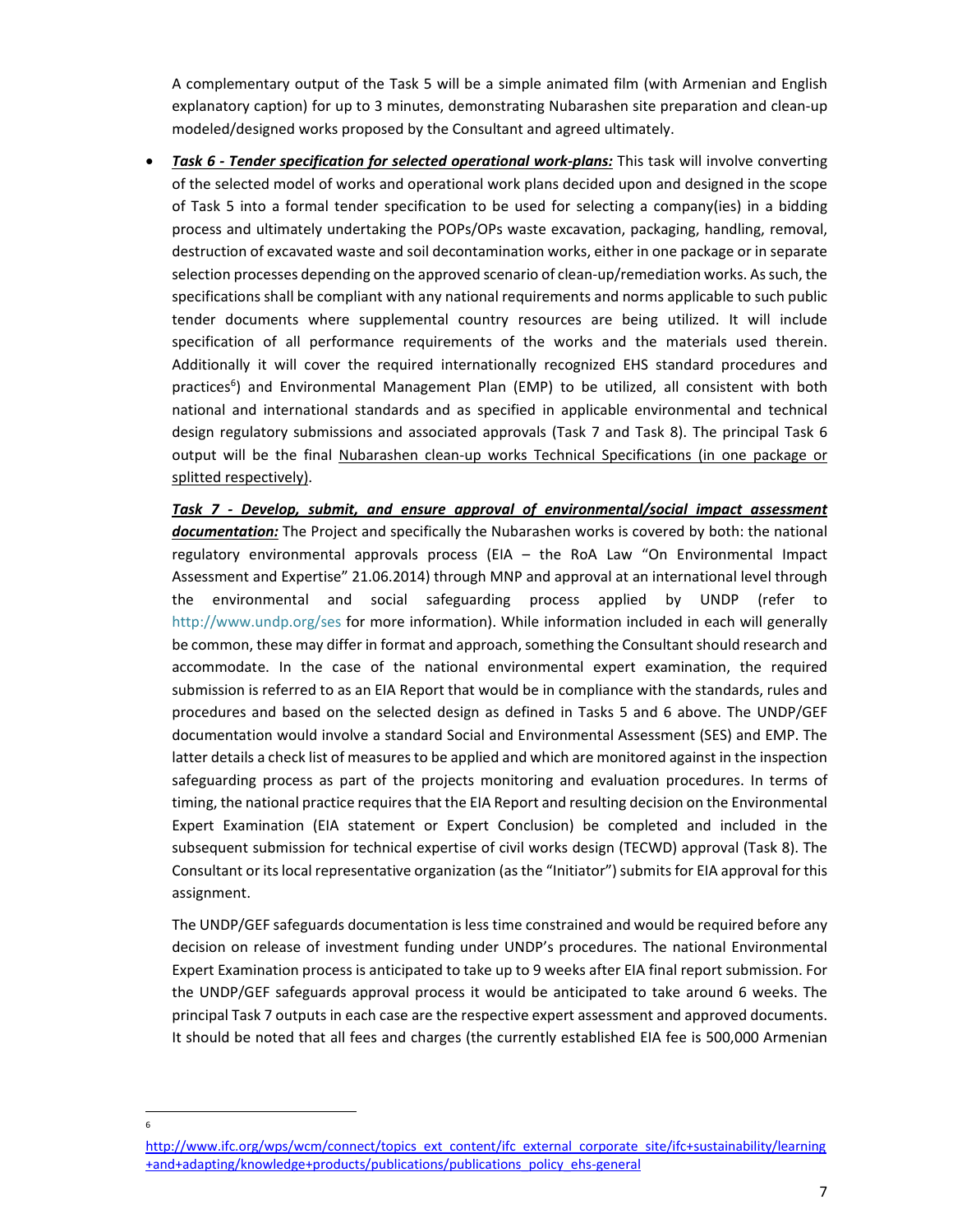drams) associated with the national Environmental Expert Examination (EIA) approval process need to be paid in accordance with the national regulations requirements.

 *Task 8 ‐ Develop, submit and ensure approval for the design technical expertise approvals in accordance with national regulations and requirements:* Based on the familiarization, establishment of counterpart relationships, and information gathering undertaken in Task 1, the Consultant in its legal capacity as the Author of the works design will prepare the necessary submission material for the required technical approvals for the designed works at and adjacent to the Nubarashen site under the national approvals process that apply. The substance of this material should be generated in Tasks 5, 6 and 7 above. The design for site works is required to pass engineering/civil works expertise by the respective organization in compliance with the state regulations and shall include with results of the national EIA covered in Task 7 above. The Consultant as the "Initiator" authorized by the Developer (Yerevan Municipality for this project) will submit the technical design package (the approved/positive EIA will be incorporated into the technical design package) for technical expertise and based on the recommendations of technical expertise will consider the design approval. Other regulatory/procedural/approval requirements and the response initiatives will be determined as needed.

Subsequent field works will be subject to technical inspection and author's inspection as part of the Task 11 below. The principal Task 8 output will be the positive engineering/civil works technical expertise assessment and approval. It should be noted that all the fees and charges associated with this process (the currently established fee is 25,000 Armenian drams, and the payment for the design expertise is negotiable within 2‐3% of the designed operational works estimated budget) need to be paid in accordance with the requirements of national regulations.

 *Task 9 ‐ Training for site supervision and labor staff:* Under this task, the Consultant will develop a training program and deliver courses specifically designed for operational/labor personnel and site supervisory staff involved directly in the cleanup of the Nubarashen site and associated activities. The detailed scope of the training programs, its various components and the levels of instruction required, will be determined in consultation with the relevant stakeholders. However the program design should utilize accepted international standard guidance materials (see footnote 6, also consider Basel Convention/UNEP Guidelines and Training Materials related to hazardous waste management) as successfully applied on other like projects and would include but not necessarily be limited to the following subject matter: i) overall scope and purpose of the Nubarashen site cleanup; ii) site access and movement rules, iii) use of PPE (personal protective equipment); iv) procedures on key operational activities such as excavation (manual and mechanized), packaging/loading/transport on and off the site; iv) environmental practices to minimize contaminant spread (Prevention/Mitigation Plan); v) emergency response procedures (Emergency Plan); vi) health monitoring requirements; vii) record keeping; viii) EHS communication and feedback mechanisms; ix) violation reporting; and x) public communication/liaison. Course delivery will be in the Armenian language (or with interpretation) and should be a combination of classroom and practical demonstration formats. The number of primary trainees who are anticipated to be drawn from stakeholder emergency services operational staff and from personnel from perspective national works execution entities, will be determined by stakeholder in consultation with the Consultant based on operational staffing requirements defined in the selected operational plan (Task 5). The program will be supported by a training manual which along with the program presentation materials will be the Task's main outputs. It is anticipated that the training for operational personnel will be delivered immediately in advance of initiating Nubarashen site works. Recognizing that this may occur in phases with preliminary activities occurring as early as late 2017 and main site work in mid‐2018, at least two training course periods can be anticipated along with periodic short refresher and update provisions made during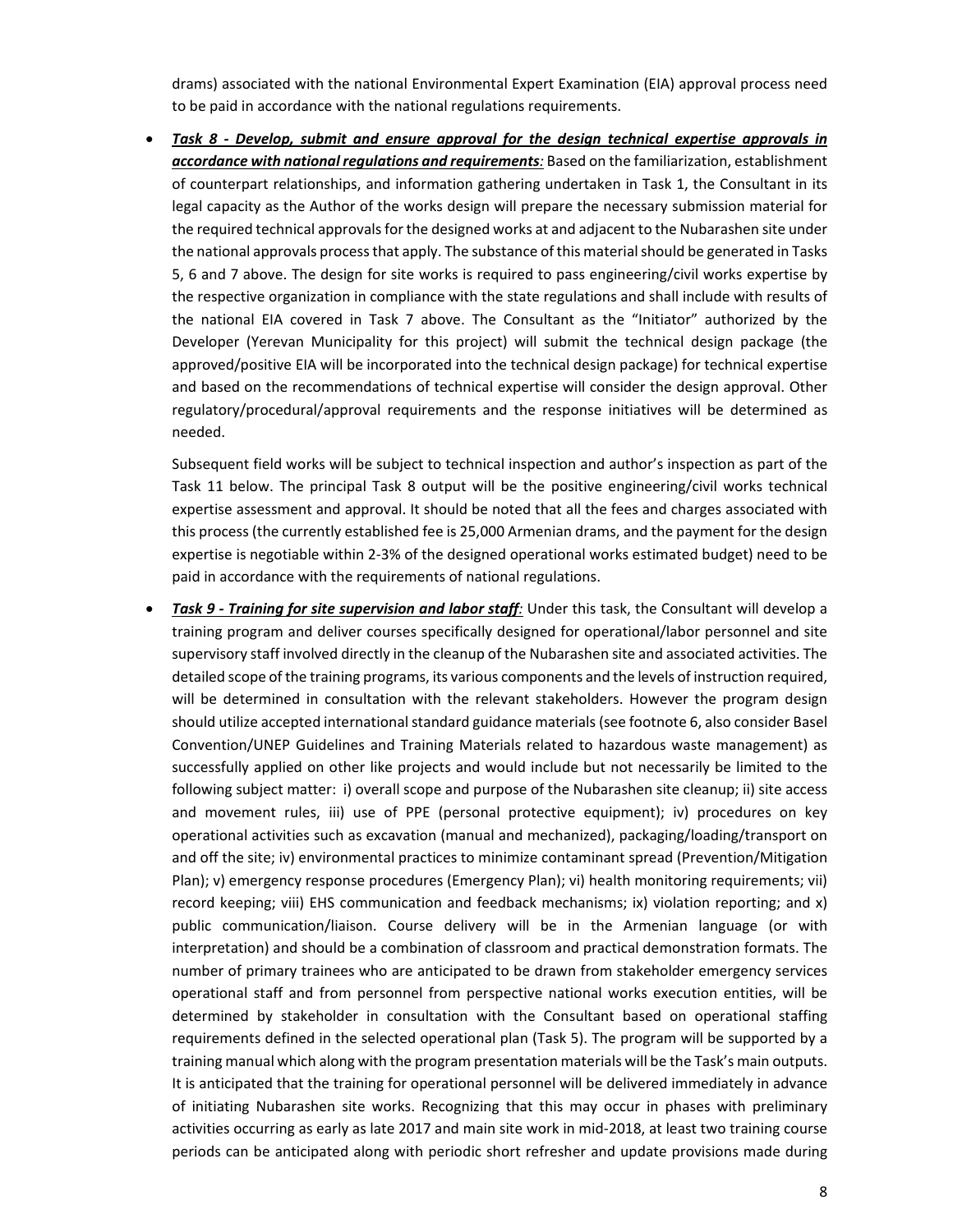the work as required. Optimization of delivery through use of a phased "training of trainers" (TOT) approach may be considered, noting that leaving a cadre of qualified trainers within stakeholder is desirable. It should be noted that the Consultant's scope is confined to provision of the training program design and delivery, instructional materials and the core copies of training manual and presentations, and a TOT for selected staff.

- *Task 10 – Supplementary training for designated nationalsampling and laboratory staff:* Under this task, the Consultant will develop and deliver a training program (based on Task 2 methodology and procedures), specifically designed for a group of (up to 12 persons) national sampling and laboratory staff through developing skills and knowledge on procedures. This training will cover soil sampling exercise (combined with Task 2 sampling) and relevant laboratory methods, as well as QA/QC procedures. Course delivery will be in Armenian (or with interpretation) and should be a combination of classroom and practical demonstration formats. It is anticipated that delivery of this task will be completed before the end of 2017.
- *Task 11 – Ad‐hoc consultation in selection of a company executing the designed works and performance of author'ssupervision in the course of designed works implementation:* The final task in the assignment is the provision of on‐site author's supervision and quality assurance for the implementation of the clean-up works inclusive of coordinating the orderly accumulation of documentation, data and as‐built records for transfer to PMU and share with the stakeholder executive agencies. This would be anticipated to be provided by the Consultant's qualified national technical staff involved in the primary design tasks supported as required by international experts.

### **Consultant's Responsibilities and Schedule of Deliverables**

The primary responsibility of the Consultant is to efficiently deliver the following tasks and deliverables at a high level of quality and competence within the agreed schedule by ensuring the required resources and expertise is applied when and where required to do so. Basic to fulfilling such responsibilities will be provision of appropriate logistical support, materials and communication capability in Armenia and elsewhere to meet these responsibilities. This will include provision of technical support services such as site sampling and associated analytical work, and supply of required equipment and PPE for field staff. The following summarizes client's expectations with respect to deliverables and an indicative schedule.

| <b>Task</b> |                                 | <b>Deliverable</b>               | Indicative duration      | <b>Indicative</b>     |
|-------------|---------------------------------|----------------------------------|--------------------------|-----------------------|
|             |                                 |                                  | (weeks)                  | Delivery Date*        |
| Task 1      | Assignment familiarization      | Inception report                 | 4 weeks                  | 5 <sup>th</sup> week  |
|             | and mobilization                |                                  |                          |                       |
| Task 2      | Undertaking comprehensive       | Updated site description and     | 12 weeks                 | $12^{th}$ week        |
|             | site mapping and analytical     | assessment report                |                          |                       |
|             | assessment                      |                                  |                          |                       |
| Task 3      | Collection and handling of      | Respectively collected and       | 12 weeks                 | 23 <sup>th</sup> week |
|             | contaminated soil samples       | packed Category 2<br>soil        |                          |                       |
|             | (Category 2) for testing of de- | samples securely and timely      |                          |                       |
|             | contamination efficiency of     | reached<br>to<br>pre-selected    |                          |                       |
|             | soil clean-up technologies      | technology companies             |                          |                       |
| Task 4      | Review and update risk          | <b>Risk</b><br>and<br>assessment | 5 weeks                  | $17th$ week           |
|             | assessment and classification   | classification criteria review   |                          |                       |
|             | criteria                        | report                           |                          |                       |
| Task 5      | Development of site clean-up    | Operational plan and cost        | 10 weeks (inclusive of 2 | 28 <sup>th</sup> Week |
|             | works design, operational       | estimate report, Animated        | week decision making by  |                       |
|             | work-plans and associated       | <b>Film</b>                      | UNDP/PMU)                |                       |
|             | cost estimates                  |                                  |                          |                       |
| Task 6      | Tender<br>specification<br>for  | Nubarashen works technical       | 4 weeks                  | 32 <sup>nd</sup> week |
|             | selected operational work-      | specification                    |                          |                       |
|             | plans                           |                                  |                          |                       |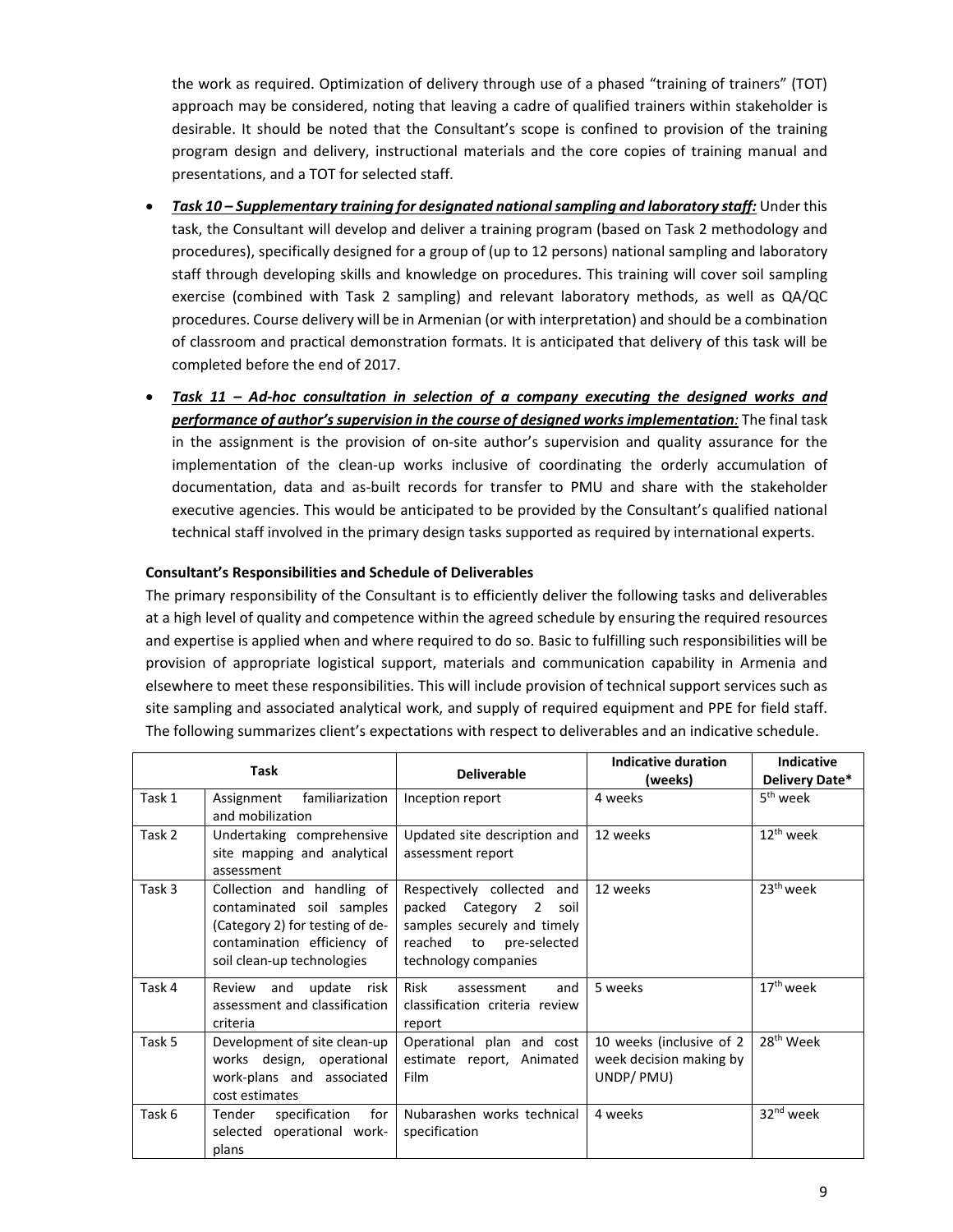| <b>Task</b> |                                                                                                                                                                                              | <b>Deliverable</b>                                                                                                                               | Indicative duration<br>(weeks)                                                                                                                             | <b>Indicative</b><br>Delivery Date*                                                              |
|-------------|----------------------------------------------------------------------------------------------------------------------------------------------------------------------------------------------|--------------------------------------------------------------------------------------------------------------------------------------------------|------------------------------------------------------------------------------------------------------------------------------------------------------------|--------------------------------------------------------------------------------------------------|
| Task 7      | Develop, submit, and ensure<br>approval<br>οf<br>environmental/social impact<br>assessment documentation                                                                                     | EIA report for Environmental<br>Expertise submission; EA, SA<br>and<br><b>EMP</b><br>for<br><b>UNDP</b><br>safeguards review, approval<br>issued | 20 weeks (inclusive of up<br>to 1 week for publishing<br>the decision, up to 9<br>for<br>weeks<br>expert<br>examination, 10 weeks<br>for EIA development). | 35 <sup>th</sup> week                                                                            |
| Task 8      | Develop, submit and ensure<br>approval for design technical<br>expertise (TECWD) approvals<br>in accordance with national<br>regulations and requirements                                    | Technical<br>expertise<br>submission documentation,<br>approval issued                                                                           | 4 weeks plus 4 weeks<br>approval period (TBD)                                                                                                              | $40^{\text{th}}$<br>week for<br>submission<br>of<br>materials<br>(subject to Task<br>6 approval) |
| Task 9      | Training for site supervision<br>and labor staff                                                                                                                                             | Training Manual,<br>Presentation materials;<br>Delivery of training modules<br>/course, delivery of TOT                                          | 7 weeks                                                                                                                                                    | 35 <sup>th</sup> week (TBD)                                                                      |
| Task 10     | Supplementary training for<br>designated national sampling<br>and laboratory staff                                                                                                           | <b>Presentation materials</b><br>Delivery<br>of<br>training<br>modules/course                                                                    | 7 weeks                                                                                                                                                    | Aligned<br>with<br>Task 2                                                                        |
| Task 11     | Ad-hoc<br>consultation<br>in<br>selection of a company<br>executing the designed works<br>and performance of author's<br>supervision in the course of<br>designed<br>works<br>implementation | Inspection reports,<br>Assembled data,<br>As-built records                                                                                       | TBD                                                                                                                                                        | 2019/TBD                                                                                         |

\* Weeks from date of contract signing. Certain activities may have overlap timing.

## **Reporting Arrangements**

The contracting arrangements for this assignment will be made through the UNDP Armenia Country Office with administrative supervision provided by the PMU. The day‐to‐day operational counterpart will be specified by the PMU. Technical peer review of outputs in addition will be provided by the UNDP's regional and HQ staff including the International Adviser. For purposes of scheduling deliverable review, the Consultant should assume at least one week response time for review and comments from counterparts as administered and coordinated through the PMU. Where the work involves significant decision points requiring such action in the form of major scoping decisions from UNDP and the PMU on project options and direction, a period of two weeks shall be assumed.

# **Consultant Qualifications**

The following outlines the basic qualification requirements applicable to i) the proposing Consulting firm (inclusive of its partners and sub‐contractors) as will be provided in the formal corporate qualification submission; and ii) the key expertise as evidenced in the CVs supplied and the allocation of resources as defined in this RFP (Section 2).

# *a) Consulting Firm/Partner/Sub‐Contractor Qualifications*

The lead Consultant firm (the Consultant) will be a recognized engineering/general environmental technical services provider firm with international environmental expertise providing a broad range of interdisciplinary capability with specific emphasis on the management of hazardous waste and contaminated sites, inclusive of the key supporting disciplines that this entails. Specific technical capability and experience exhibited by the Consultant (in combination with partners and sub‐contractors proposed for this assignment) that should be presented for purposes of assessing qualification and capability will include but not necessarily be limited to: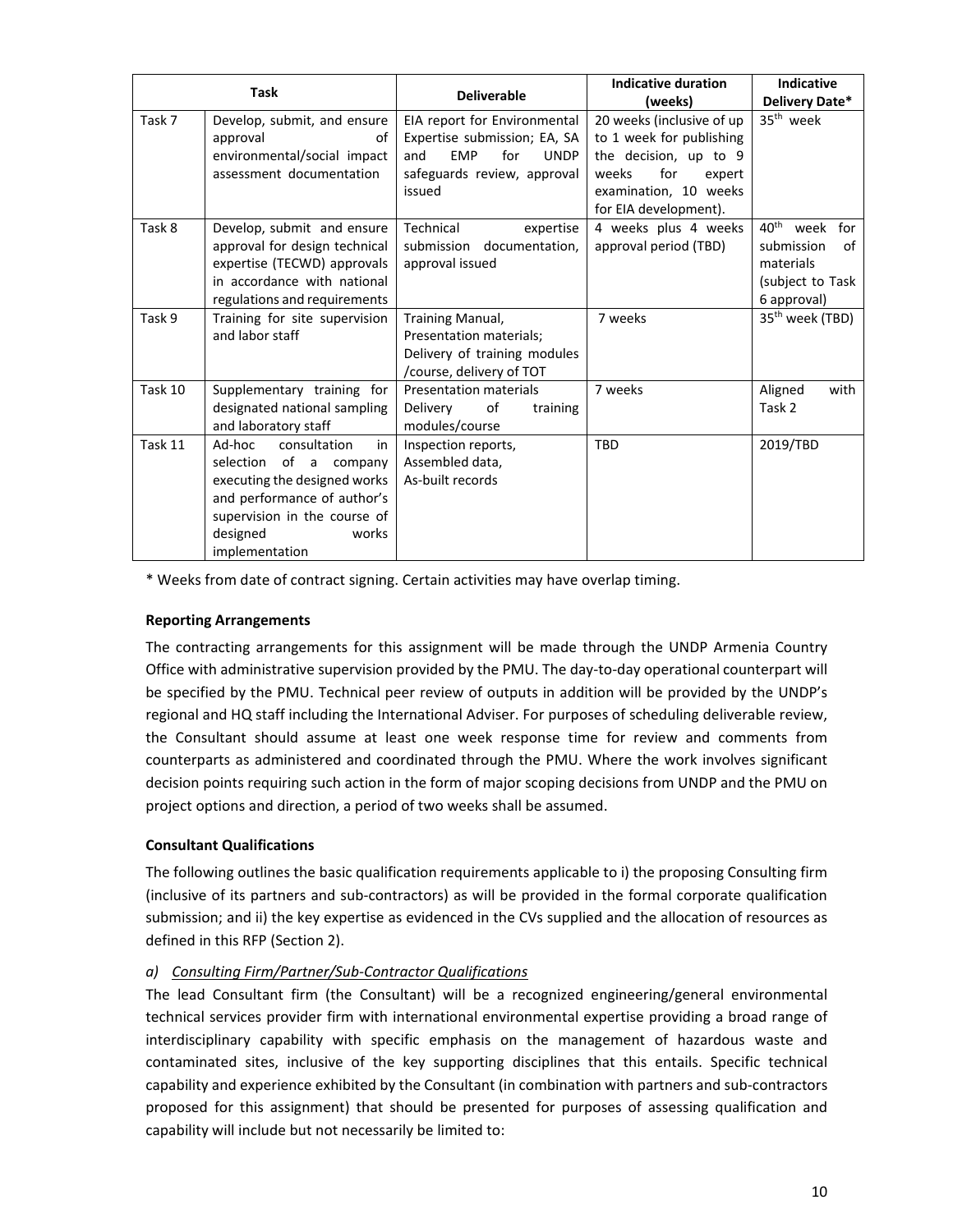- 1. Demonstration that the lead Consulting firm is a well‐established consultancy in the above general areas in at least the region, and preferably global in scope, undertaking like environmental management assignments over a period of at least during the past five (5) years.
- 2. Direct experience with the management of hazardous waste and contaminated sites (preferably in combination) involving POPs, POPs pesticides and OPs with at least three (3) such projects being successfully undertaken that directly relate to country or regional initiatives associated with Stockholm Convention compliance (supported by client references and statements of satisfactory performance for at least three (3) such projects).
- 3. Direct experience with like assignments and counterparts in the region and/or comparable countries including successful operation at a local level in cooperation with national counterparts and service providers (supported by at least (3) relevant counterpart references on multiple assignments).
- 4. Capability to undertake relevant risk assessment, site sampling and supporting analytical programs on like sites (supported by relevant project references).
- 5. Experience and operating capability with current technology site mapping, and digital imaging and graphical modeling tools for assessment of site contamination distribution and its quantification (supported by relevant project references).
- 6. Civil‐engineering design, cost estimating, tender specification development and site technical supervision experience for similar works inclusive of contaminated site cleanup projects internationally, and comparable civil works nationally in Armenia.
- 7. Familiarity with national environmental and technical regulatory approvals processes in the region (ideally in Armenia) as demonstrated by specific reference to approvals work undertaken on like projects.
- 8. Familiarity with the nature, operation and constraints involved in undertaking like assignments, involving GEF or other international funding administered through international Implementing Agencies and in combination with national funding processes.
- 9. High quality document writing, formatting and presentation skills.

# *b) Key Assignment Staffing Qualifications*

The following lists the key areas of expertise with associated qualifications that should be covered in the Consultant's individual staffing and supported by appropriate CVs (as presented in the Consultant's Technical Proposal per Section 2 of the RFP) that are anticipated to be required and should be proposed for individuals, noting that one or more individuals may cover a specific position or more than one position or expertise area at the Consultant's option when organizing the proposed Consultant team, such overlaps in expertise and position to be specifically defined in the Technical Proposal.

# *i) Assignment Project Manager*

- At least five (5) years international project management experience at a senior level, involving planning and implementation of substantial environmental management projects of a similar nature globally, with such experience in the region and undertaken through GEF implementing agencies being an asset.
- At least ten (10) years international experience in a technical and project management capacity in the implementation of hazardous waste management/contaminated site remediation projects, with such experience in the region and undertaken through GEF implementing agencies being an asset.
- A relevant advanced degree or equivalent practical experience in civil/geotechnical/environmental engineering, and/or chemistry.
- Demonstrated English language skills with knowledge of Russian and/or Armenian being an asset.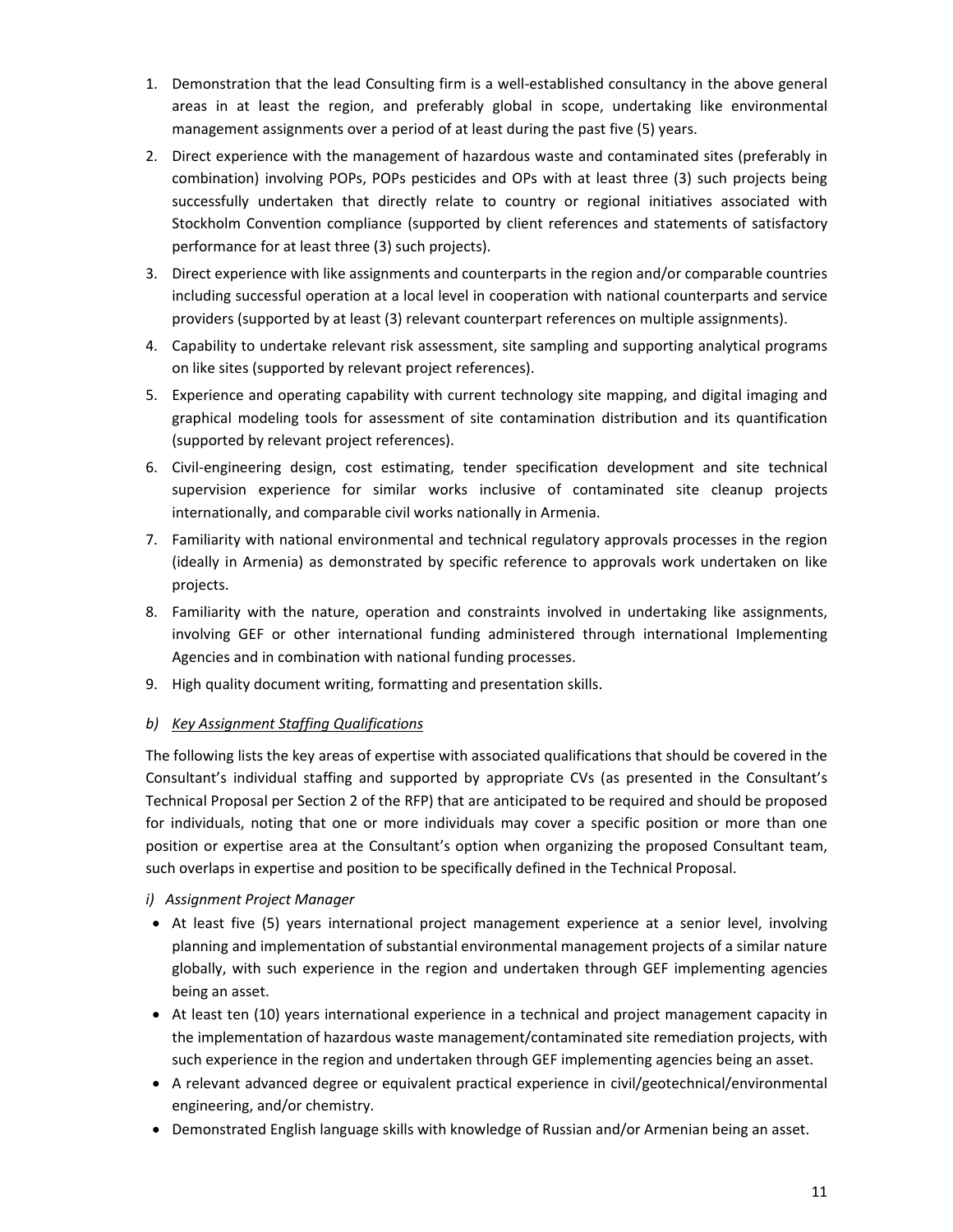- *ii) Resident Project Coordinator*
	- At least five (5) years of direct technical experience involved with planning, design and implementation of comparable civil engineering works and/or environmental management projects in the region including such experience in Armenia and through international or bilateral implementing agencies.
	- A relevant advanced degree or equivalent practical experience in civil/geotechnical engineering, or environmental engineering/science.
	- Demonstrated English, Armenian and/or Russian language skills.

*iii) Site Assessment Expert* 

- At least five (5) years international experience in a technical capacity in the implementation of hazardous waste management/contaminated site remediation projects specifically in relation to designing and implementation of site assessment programs including sampling and analysis and on‐ site coaching/training activities, site mapping/modeling and quality/distribution assessment, tender specification developments, with such experience in the region an asset.
- A relevant advanced degree or equivalent practical experience in civil/geotechnical/environmental engineering/science, or agro‐chemistry.
- Demonstrated English language skills with knowledge of Russian and/or Armenian being an asset.
- *iv) Contaminated Site Clean‐up/Remediation Design Engineer (with experience on waste destruction and soil de‐ccontamination respectively: optionally two experts may be proposed, evaluation will count cumulative scores)* 
	- At least five (5) years international experience in a technical capacity in the implementation of hazardous waste management/contaminated site remediation projects specifically in relation to designing and implementation of such projects including planning, civil works design, EHS management, cost estimating, and tender specification developments, with such experience in the region being an asset.
	- A relevant advanced degree or equivalent practical experience in civil/geotechnical engineering, environmental engineering/science.
	- Demonstrated English language skills with knowledge of Russian and/or Armenian being an asset.
- *v) Civil Works Design and Cost Estimating Engineer*
	- At least five (5) years of direct technical experience involved with planning, design and cost estimating of comparable civil engineering works projects in Armenia including familiarity with national norms and technical approvals.
	- A relevant advanced degree or equivalent practical experience in civil/geotechnical engineering or related disciplines.
	- Demonstrated English, Armenian and/or Russian language skills.
- *vi) Environmental and Social Impact Assessment Expert* 
	- At least five (5) years of direct technical experience undertaking the development of EIA and social impact aspects of EIA documentation in support of national environmental expertise and approvals for comparable projects, with the development of environmental safeguards documentation for international organizations to international standards in the region being a major asset.
	- A relevant advanced degree or equivalent practical experience in environmental science or related disciplines.
	- Demonstrated English, Armenian and/or Russian language skills.
- *vii) Hazardous Waste/Contaminated Site Clean‐up Training*
	- At least five (5) years international experience in a technical capacity in the implementation of hazardous waste management/contaminated site remediation projects specifically in relation to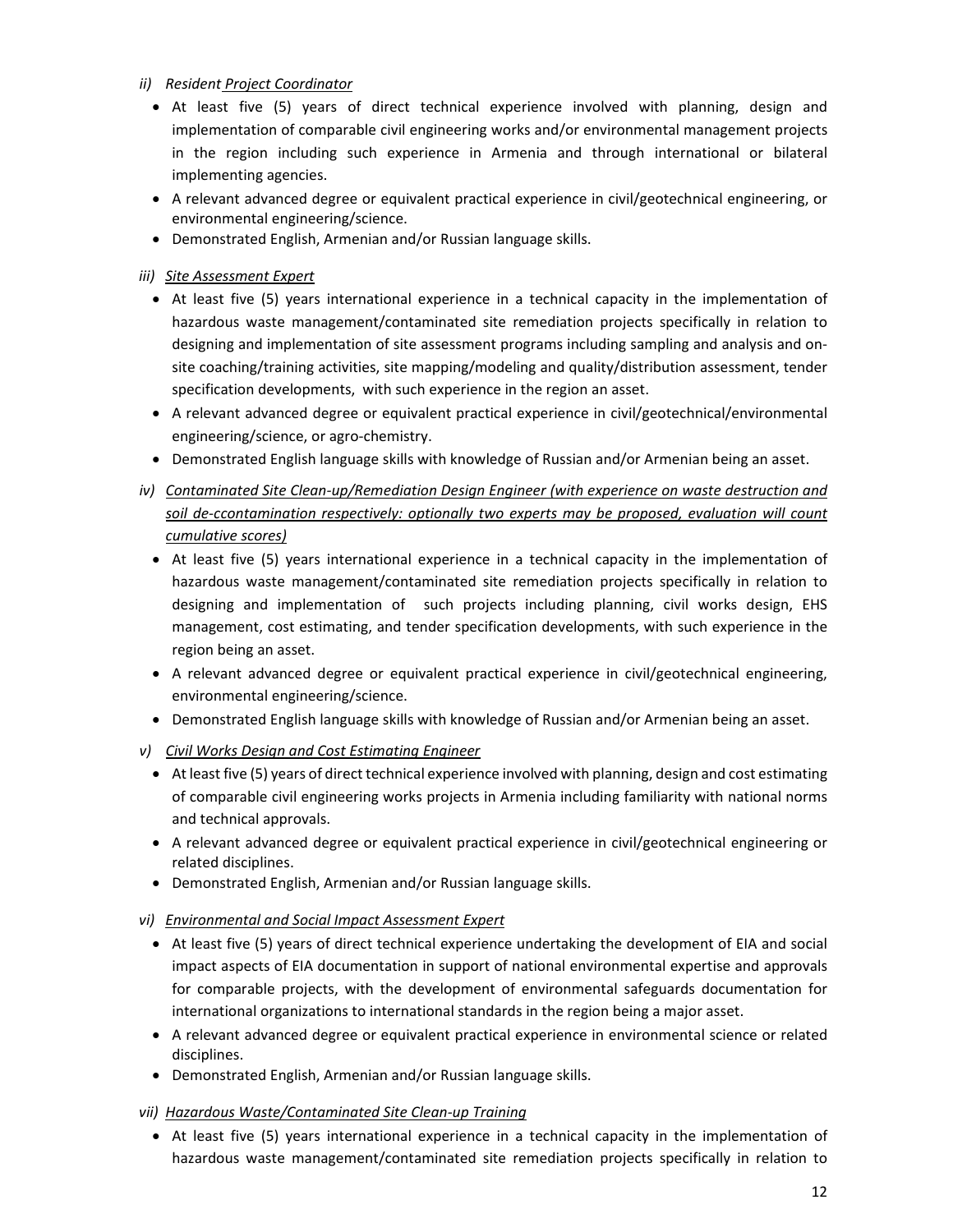implementation of EHS practices and procedures and in training operational staff, with such experience in the region an asset.

- A relevant advanced degree or equivalent practical experience in civil/geotechnical engineering, environmental engineering/science, or chemistry.
- Demonstrated English language skills with knowledge of Russian and/or Armenian being an asset.

# *viii) Site Sampling and Analytical Practice Training*

- At least five (5) years international experience in undertaking implementation and associated training of field and national sampling/laboratory staff in sampling, analytical screening and confirmatory laboratory analysis on relevant contaminated sites and hazardous waste stockpiles, with such experience in the region an asset.
- A relevant advanced degree or equivalent practical experience in civil/geotechnical engineering, environmental engineering/science, or chemistry.
- Demonstrated English language skills with knowledge of Russian and/or Armenian being an asset.
- *ix) Site Works Implementation Author's Supervision* 
	- It is assumed that the staffing for this activity will be drawn from one or more of the individuals providing the above expertise and will cover the requirements and responsibilities related to all aspects of QA/QC, EHS management due diligence, quality of civil works and the associated record keeping and documentation of as completed works. In addition, ad‐hoc consultation will be provided by the Consultant's s international expert in selection of a company for execution of the designed clean‐up works onsite.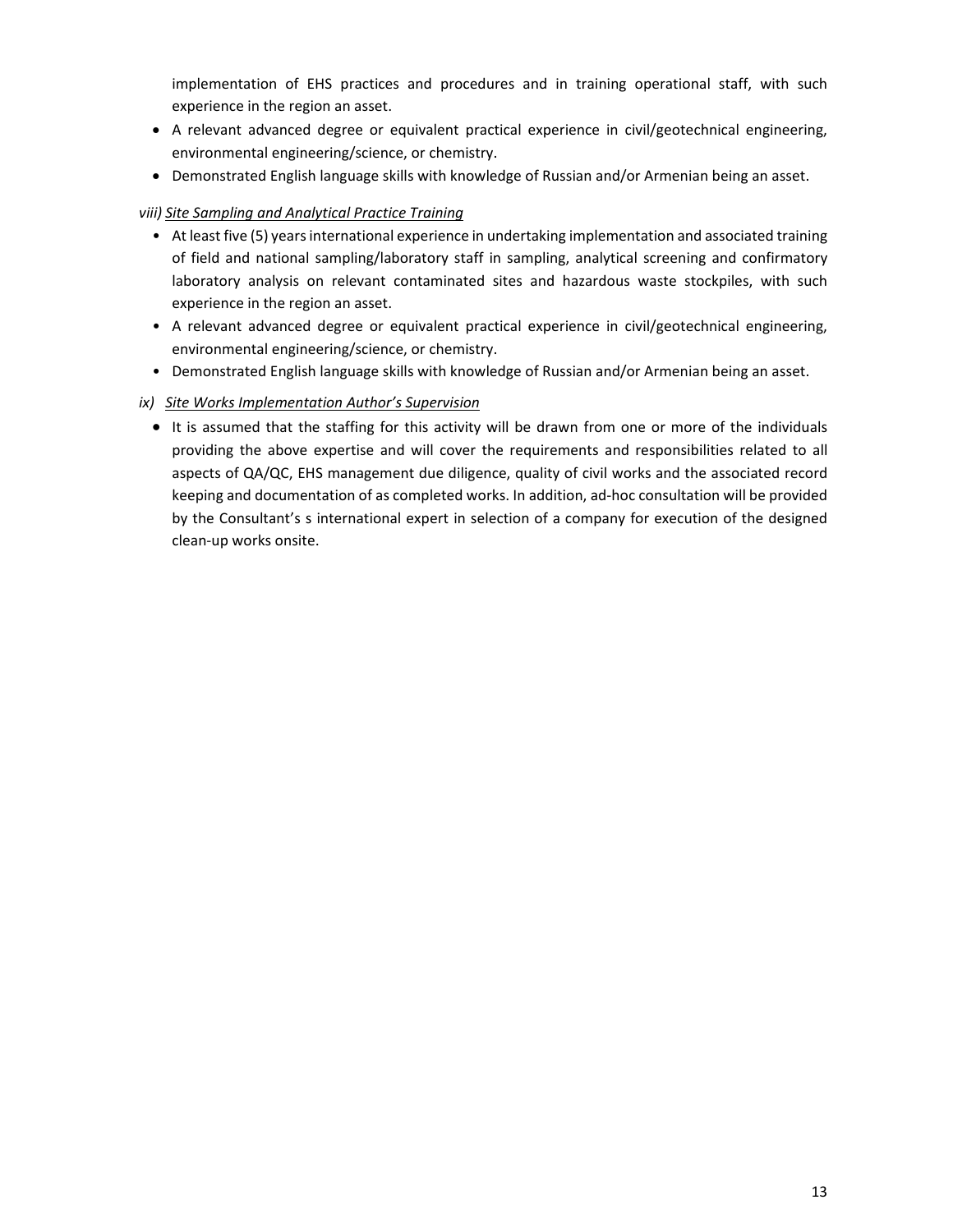| <b>Outcome</b>                                                                                                                                                                                                                                                                                                                                                                                                       | <b>Outputs</b>                                                                                                                                                                                                                                                                                                                                                                                                                                                                                                                                                                                                                                                                                                                                                                                                                                                                                                                                                                                                                                                                                                                                                                                                                                                                                                        | <b>Activity Description</b>                                                                                                                                                                                                                                                                                                                                                                                                                                                                                                                                                                                                                                                                                                                                                                                                                                                                                                                                                                                                                                                                                                                                                                                                                                                                                                                                                                                                                                                                                                                                                                                                                                                                                                                                                                                                               |
|----------------------------------------------------------------------------------------------------------------------------------------------------------------------------------------------------------------------------------------------------------------------------------------------------------------------------------------------------------------------------------------------------------------------|-----------------------------------------------------------------------------------------------------------------------------------------------------------------------------------------------------------------------------------------------------------------------------------------------------------------------------------------------------------------------------------------------------------------------------------------------------------------------------------------------------------------------------------------------------------------------------------------------------------------------------------------------------------------------------------------------------------------------------------------------------------------------------------------------------------------------------------------------------------------------------------------------------------------------------------------------------------------------------------------------------------------------------------------------------------------------------------------------------------------------------------------------------------------------------------------------------------------------------------------------------------------------------------------------------------------------|-------------------------------------------------------------------------------------------------------------------------------------------------------------------------------------------------------------------------------------------------------------------------------------------------------------------------------------------------------------------------------------------------------------------------------------------------------------------------------------------------------------------------------------------------------------------------------------------------------------------------------------------------------------------------------------------------------------------------------------------------------------------------------------------------------------------------------------------------------------------------------------------------------------------------------------------------------------------------------------------------------------------------------------------------------------------------------------------------------------------------------------------------------------------------------------------------------------------------------------------------------------------------------------------------------------------------------------------------------------------------------------------------------------------------------------------------------------------------------------------------------------------------------------------------------------------------------------------------------------------------------------------------------------------------------------------------------------------------------------------------------------------------------------------------------------------------------------------|
|                                                                                                                                                                                                                                                                                                                                                                                                                      |                                                                                                                                                                                                                                                                                                                                                                                                                                                                                                                                                                                                                                                                                                                                                                                                                                                                                                                                                                                                                                                                                                                                                                                                                                                                                                                       |                                                                                                                                                                                                                                                                                                                                                                                                                                                                                                                                                                                                                                                                                                                                                                                                                                                                                                                                                                                                                                                                                                                                                                                                                                                                                                                                                                                                                                                                                                                                                                                                                                                                                                                                                                                                                                           |
| Outcome 1.1<br>Removal of<br>priority POPs pesticide waste<br>from the Nubarashen burial<br>site, secure containment of<br>residual contamination on-<br>site, site stabilization and<br>restoration, with the site<br>secured under appropriate<br>institutional<br>arrangements<br>providing effective access<br>limitations, monitoring and<br>future land use control, all<br>endorsed by an informed<br>public. | <b>Component 1: Capture and Containment of Obsolete Pesticide Stockpiles and Wastes</b><br>1.1.1 Design documentation, tender<br>specification, implementation procedures<br>to undertake the required works.<br>1.1.2 EHS procedures documented and<br>promulgated in support of the works<br>required.<br>1.1.3 EIA and Environmental Expertise<br>approval to proceed with the works<br>1.1.4 Removal to secure storage of 900 t<br>of pure pesticides and high concentration<br>POPs wastes from the Nubarashen burial<br>site<br>1.1.5<br>Removal to temporary secure<br>storage for treatment of 7,000 t of POPs<br>pesticide waste in the form of highly<br>contaminated soil from the Nubarashen<br>burial site completed<br>1.1.6 Onsite secure containment of 12,000<br>t of low and moderately contaminated soil<br>in an engineered landfill within the<br>Nubarashen site in place.<br>1.1.7 Restoration and access control<br>provisions for the Nubarashen burial site<br>are in place and civil works to stabilize the<br>surrounding land and drainage are<br>completed.<br>1.1.8 Training delivered to 20 national<br>technical and regulatory staff in support of<br>Nubarashen operations.<br>1.1.9 5 public consultation events held<br>and 10 public documents/web/media<br>products delivered. | 1.1.1 Detailed site assessment, clean-up design,<br>geotechnical/hydrological stabilization design, EIA,<br>permitting and tender document preparation for<br>excavation/packaging/containment and site works<br>supervision including on-site screening analysis<br>capability for segregation of POPs pesticide waste<br>categories.<br>1.1.2 Installation of site access and safeguarding<br>infrastructure for recovery and restoration<br>activities<br>1.1.3 Excavation, packaging and removal of OP<br>burial cells and other associated priority POPs<br>pesticide wastes involving estimated 900 t<br>Category 1 POPs pesticide wastes (pure pesticides<br>and POPs pesticide wastes >30% pure pesticides)<br>1.1.4 Redistribution, segregation and initial<br>containment of Category 2 and 3 soils<br>1.1.5 Excavation, packaging and removal of 7,100<br>t Category 2 POPs wastes (high concentration soils<br>using health risk criteria of > 1,500 ppm), packaging<br>and removal<br>1.1.6 On-Site final Containment of 12,700 t<br>Category 3 POPs waste (< 1,500 ppm health risk<br>criteria, >0.7 ppm agricultural risk criteria)<br>1.1.7 Site restoration, undertaking area site<br>geotechnical/hydrological<br>stabilization,<br>and<br>drainage improvements. installation of monitoring<br>and establishment of long term land use control<br>arrangements<br>1.1.8 Operational and safeguards training for<br>hazardous<br>waste<br>and<br>contaminated<br>site<br>management including site excavation, packaging<br>and restoration operations - Estimated 20 national<br>technical staff trained for work on site.<br>1.1.9 Supporting public consultation for design,<br>permitting,<br>operational<br>and<br>restoration/monitoring phases of Nubarashen site<br>work. Estimated 5 formal events held and 10 |
| <b>Outcome 1.2: Development</b><br>Kotayk<br>national<br>of<br>the<br>hazardous<br>waste                                                                                                                                                                                                                                                                                                                             | 1.2.1 Design documentation, tender<br>specification, implementation procedures                                                                                                                                                                                                                                                                                                                                                                                                                                                                                                                                                                                                                                                                                                                                                                                                                                                                                                                                                                                                                                                                                                                                                                                                                                        | public documents/web/media products produced.<br>1.2.1 Detailed design, EIA, permitting and tender<br>development and construction supervision for the                                                                                                                                                                                                                                                                                                                                                                                                                                                                                                                                                                                                                                                                                                                                                                                                                                                                                                                                                                                                                                                                                                                                                                                                                                                                                                                                                                                                                                                                                                                                                                                                                                                                                    |
| management site at equipped<br>with secure storage and basic<br>infrastructure<br>to<br>allow<br>introduction of HW treatment<br>soil remediation technologies<br>constructed and operated for<br>the secure storage of POPs<br>pesticide waste and OP<br>stockpiles, and the treatment<br>of<br><b>POPS</b><br>pesticide<br>contaminated soil.                                                                      | to undertake the Kotayk HW facility site<br>development.<br>1.2.2<br>EHS<br>Applicable<br>procedures<br>documented and promulgated in support<br>of the works required.<br>1.2.3 EIA and Environmental Expertise<br>approval to proceed with the Kotayk HW<br>facility site development<br>1.2.4 Kotayk national HW management<br>site developed to and operated to<br>international standards.<br>1.2.5 Operation of the facility for the<br>storage of 1050 t of POPs pesticide waste<br>and OP stockpiles pending export for<br>environmentally sound destruction.<br>1.2.6 Operation of the facility to host<br>remediation technology treating 7.100 t of                                                                                                                                                                                                                                                                                                                                                                                                                                                                                                                                                                                                                                                        | Kotayk HW facility site development<br>1.2.2 Storage Facility upgrading and construction<br>works for indoor secure storage capacity for 1,100<br>t of Category 1 POPs pesticides and OPs from<br>Nubarashen and OP storehouses, and covered<br>external secure on-site storage of up to 7,100 t of<br>highly contaminated soil (Category 2) from<br>Nubarashen and OP storehouse clean ups<br>1.2.3 Receiving storage and custody operations for<br>Category 1 and Category 2 material received from<br>Nubarashen and OP stockpiles from storehouses<br>1.2.4 Technical and safeguards training for<br>hazardous waste facility operation. Estimated 20<br>operational staff from MES or contracted service<br>providers involved<br>1.2.5 Supporting public consultation for design,<br>permitting, and operational phases of Kotayk                                                                                                                                                                                                                                                                                                                                                                                                                                                                                                                                                                                                                                                                                                                                                                                                                                                                                                                                                                                                   |

 $\mathsf{l}$ 

# **Elaborated project design framework by Outcome, Output and Activity**

permitting, and operational phases of Kotayk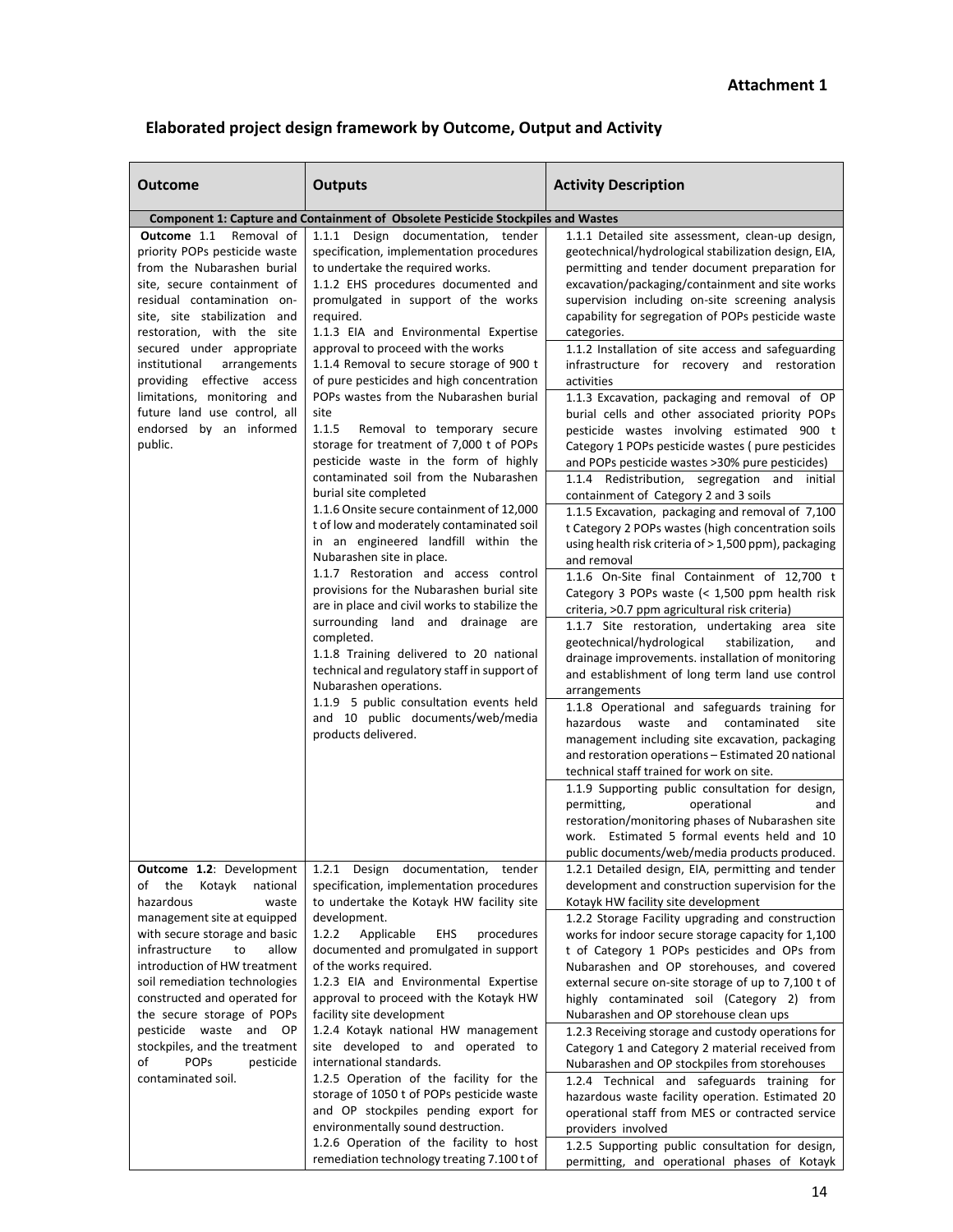| <b>Outcome</b>                                                                                                                                                                          | <b>Outputs</b>                                                                                                                                                                                                                                                                                                                                 | <b>Activity Description</b>                                                                                                                                                                                                                                                                                         |
|-----------------------------------------------------------------------------------------------------------------------------------------------------------------------------------------|------------------------------------------------------------------------------------------------------------------------------------------------------------------------------------------------------------------------------------------------------------------------------------------------------------------------------------------------|---------------------------------------------------------------------------------------------------------------------------------------------------------------------------------------------------------------------------------------------------------------------------------------------------------------------|
|                                                                                                                                                                                         | soil highly contaminated with POPs<br>pesticide in an environmentally sound<br>manner.<br>1.2.7 20 HW facility operational staff<br>trained and equipped with respect HW<br>safeguards<br>and<br>EHS<br>management,<br>practices.<br>1.2.8 5 public consultation events held and<br>10<br>public<br>documents/web/media<br>products delivered. | facility development. Estimated 5 formal events<br>held and 10 public documents/web/media<br>products produced.                                                                                                                                                                                                     |
| Outcome<br>1.3:<br>Remaining<br>significant<br>historical<br>OP<br>storehouses have OP stocks<br>packaged and removed for<br>destruction and residual site<br>contamination cleaned up. | 1.3.1<br>Screening<br>assessments<br>completed/documented on 24 identified<br>historical OP stockpile sites and 150 t of<br>OP stockpiles and clean up residuals<br>packaged and removed to the Kotayk HW<br>facility.<br>1.3.2 Detailed contaminated site and risk                                                                            | 1.3.1 OP Storehouse screening assessments,<br>stockpile packaging and surficial (surface) clean up<br>and removal to the Kotayk storage facility (150 t of<br>OP and clean-up residuals from 24 sites) and<br>export of 150 t for destruction<br>1.3.2 Follow up detailed site assessment, clean up                 |
|                                                                                                                                                                                         | assessments and remediation/clean up<br>designs on 6 identified priority sites<br>completed/documented<br>1.3.3 Excavation/removal, remediation                                                                                                                                                                                                | design, and supervision permitting on 6 priority<br>sites identified during PPG but subject to results of<br>Activity 1.3.1 above.<br>1.3 3 Excavation/Removal, containment and/or<br>remediation up to 200 t Category 2 and 3                                                                                      |
|                                                                                                                                                                                         | and/or containment on 6 identified<br>priority sites completed<br>1.3.4 6 public consultation events held at<br>priority<br>sites<br>public<br>6<br>and<br>10<br>documents/web/media<br>products<br>delivered.                                                                                                                                 | contaminated soil of the 6 priority sites<br>1.3.4 Supporting public consultation for design,<br>permitting, and operational phases of clean ups<br>under 1.3.2-1.3.3 on 6 priority sites. Estimated 6<br>10<br>formal<br>events<br>held<br>and<br>public<br>documents/web/media products produced                  |
|                                                                                                                                                                                         | <b>Component 2: Obsolete Pesticide Stockpile and Waste Elimination</b>                                                                                                                                                                                                                                                                         |                                                                                                                                                                                                                                                                                                                     |
| Outcome 2.1: Removal from<br>Armenia of all substantially all<br>high priority POPs pesticides,<br>associate<br>very<br>high<br>concentration wastes and OP<br>stockpiles.              | 2.1.1 Export of 900 t of Category 1 POPs<br>pesticides, priority POPs pesticide wastes,<br>and OPs from the Kotayk facility for<br>destruction in a qualified international<br>facility                                                                                                                                                        | 2.1.1 Export of 900 t of Category 1 POPs pesticides,<br>priority POPs pesticide wastes, and OPs from the<br>Kotayk facility for destruction in a qualified<br>international facility                                                                                                                                |
| 2.2:<br><b>Outcome</b><br>Environmentally<br>sound<br>remediation of heavily POPs<br>pesticide contaminated soil<br>inclusive of destruction of<br>extracted POPs pesticides            | 2.2.1 7,100 t of heavily contaminated<br>POPs contaminated soil (POPs pesticide<br>waste) remediated to levels below the low<br>POPs content returned and contained on<br>the Nubarashen site<br>2.2.2 Commercially viability of in-country                                                                                                    | 2.2.1 Environmentally sound remediation of 7,100<br>t of Category 2 POPs pesticide contaminated soil<br>(7,100 t from Nubarashen and 100 t from 6 OP<br>storage sites), involving the removal and<br>residual<br>destruction<br>of<br><b>POPS</b><br>pesticide<br>contaminants (to <50 ppm) at market selected soil |
| demonstrated.                                                                                                                                                                           | remediation of POPs contaminated soil<br>demonstrated<br>2.2.3 Operational training of 20 national                                                                                                                                                                                                                                             | remediation facilities either operated at the Kotayk<br>site or a qualified facilities in another country.                                                                                                                                                                                                          |
|                                                                                                                                                                                         | technical<br>personal on a<br>modern<br>contaminated soil technology                                                                                                                                                                                                                                                                           | Component 3: Institutional and Regulatory Capacity Strengthening for Sound Chemicals Management and Contaminated Sites                                                                                                                                                                                              |
| <b>Outcome</b><br>3.1:                                                                                                                                                                  | 3.1.1: Policies, legislation and regulatory                                                                                                                                                                                                                                                                                                    | 3.1.1 Rationalization, updating and revision of                                                                                                                                                                                                                                                                     |
| Legal/regulatory<br>and<br>technical guidance tools for<br>management of chemical<br>wastes, including POPs, and,                                                                       | measures respecting hazardous chemical<br>wastes<br>and<br>contaminated<br>sites<br>management reviewed, updated and<br>appropriate revisions implemented                                                                                                                                                                                      | polices, legislation and guidelines covering hazardous<br>chemicals<br>waste<br>and<br>contaminated<br>sites<br>management                                                                                                                                                                                          |
| contaminated<br>sites<br>management<br>within<br>а<br>chemicals<br>national sound<br>framework<br>management<br>strengthened                                                            | 3.1.2. Adopted technical guidelines on<br>safety<br>procedures<br>operational<br>tor<br>hazardous chemicals waste handling,<br>and<br>disposal,<br>transport,<br>storage<br>developed<br>accordance<br>in<br>with<br>international practice and 50 relevant<br>national personal trained                                                       | 3.1.2 Preparation and adoption of technical<br>guidelines on operational safety procedures for<br>hazardous chemicals waste handling, transport,<br>storage and disposal, developed in accordance with<br>international practice, including national training.                                                      |
|                                                                                                                                                                                         | documentation<br>3.1.3<br>Guidance<br>on<br>environmental and health risk assessment<br>methodologies and practices applicable to<br>hazardous<br>waste<br>stockpiles<br>and<br>contaminated<br>developed<br>sites<br>in                                                                                                                       | 3.1.3 Introduction of environmental and health risk<br>assessment methodologies and practices applicable<br>to hazardous waste stockpiles and contaminated<br>sites developed in accordance with international<br>practice inclusive of training programs. . Estimated                                              |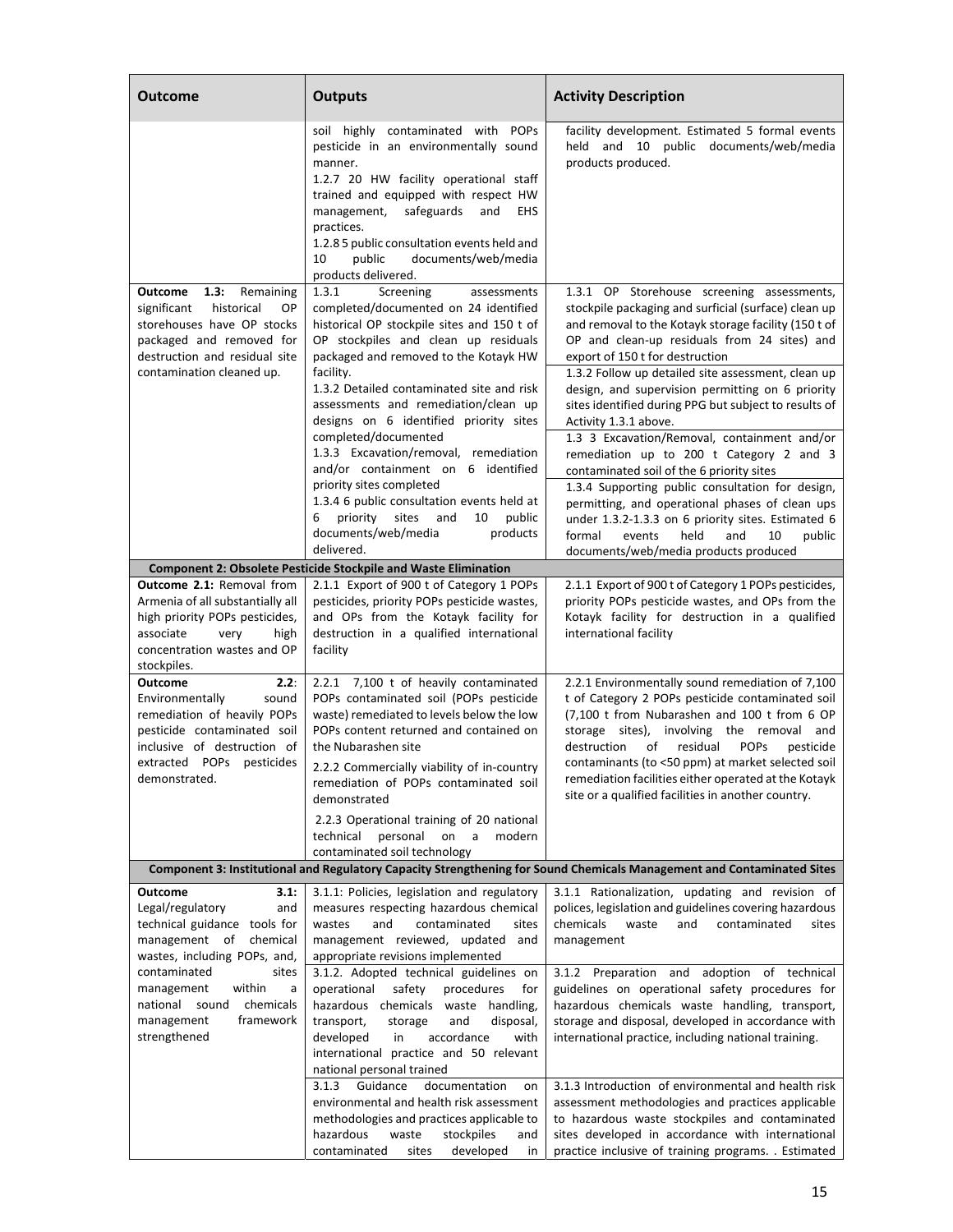| Outcome                                                                                                                                                                                                                                                    | <b>Outputs</b>                                                                                                                                                                                                                                                                                                                                                                                                                                                                                                                                                                                                                                                | <b>Activity Description</b>                                                                                                                                                                                                                                                                                                                                                                                                                                                                                                                                              |
|------------------------------------------------------------------------------------------------------------------------------------------------------------------------------------------------------------------------------------------------------------|---------------------------------------------------------------------------------------------------------------------------------------------------------------------------------------------------------------------------------------------------------------------------------------------------------------------------------------------------------------------------------------------------------------------------------------------------------------------------------------------------------------------------------------------------------------------------------------------------------------------------------------------------------------|--------------------------------------------------------------------------------------------------------------------------------------------------------------------------------------------------------------------------------------------------------------------------------------------------------------------------------------------------------------------------------------------------------------------------------------------------------------------------------------------------------------------------------------------------------------------------|
|                                                                                                                                                                                                                                                            | accordance with international practice<br>introduced<br>and<br>adopted,<br>and<br>50<br>professional trained.                                                                                                                                                                                                                                                                                                                                                                                                                                                                                                                                                 | 18 institutional, academic, industrial, private service<br>provider and NGO professionals trained                                                                                                                                                                                                                                                                                                                                                                                                                                                                        |
| 3.2:<br>Outcome<br>Technical/environmental<br>performance evaluation and<br>upgrading requirements for<br>existing national destruction<br>capability                                                                                                      | 3.2.1 Qualification test burns undertaken<br>based in international standards on the<br>incineration<br>facility<br>EcoProtect<br>to<br>determine appropriate HW streams for its<br>application.<br>3.2.2 Technical assessment produced<br>defining<br>upgrading<br>and<br>investment<br>requirements for expanded application                                                                                                                                                                                                                                                                                                                                | 3.2.1 Undertaking technical and environment<br>performance assessment of the Eco Protect<br>incineration facility inclusive of an international<br>standard test burn on characteristic waste streams<br>and a design assessment to define required<br>upgrading requirements                                                                                                                                                                                                                                                                                            |
| Outcome 3.3: Basic national<br>effective<br>for<br>capacity<br>hazardous<br>chemicals<br>sampling and analysis for<br>multi-environmental media<br>and contaminated sites in<br>operational<br>place,<br>and<br>certified to<br>international<br>standards | 3.3.1 Adopted national strategy for<br>rationalization and upgrading national<br>laboratory capability to serve a sound<br>chemicals<br>framework<br>management<br>including<br>hazardous<br>waste<br>and<br>contaminated sites management.<br>3.3.2 3 national laboratories, including<br>one each in the regulatory, academic and<br>private sector upgraded with suitable<br>capability for hazardous chemical waste<br>and contaminated site sampling and<br>analysis<br>3.3.3 30 laboratory and associated<br>personnel training upgraded<br>3.3.4 3 laboratories with international<br>certification and international methods<br>and practice in place | 3.3.1<br>Development of a national laboratory<br>rationalization and optimization strategy<br>3.3.2 Laboratory infrastructure and equipment<br>upgrading as required to optimize national capacity<br>3.3.3 3 Training of laboratory personal on site and<br>multi-environmental media sampling, laboratory<br>analysis and QA/OC procedures.<br>Estimated 30<br>professional staff will be trained<br>3.3.4 International laboratory certification support<br>for selected labs in accordance with the strategy. 3<br>designated national laboratories to be certified. |
| 4.0 Project Monitoring and Evaluation                                                                                                                                                                                                                      |                                                                                                                                                                                                                                                                                                                                                                                                                                                                                                                                                                                                                                                               |                                                                                                                                                                                                                                                                                                                                                                                                                                                                                                                                                                          |
| <b>Project Management</b>                                                                                                                                                                                                                                  |                                                                                                                                                                                                                                                                                                                                                                                                                                                                                                                                                                                                                                                               |                                                                                                                                                                                                                                                                                                                                                                                                                                                                                                                                                                          |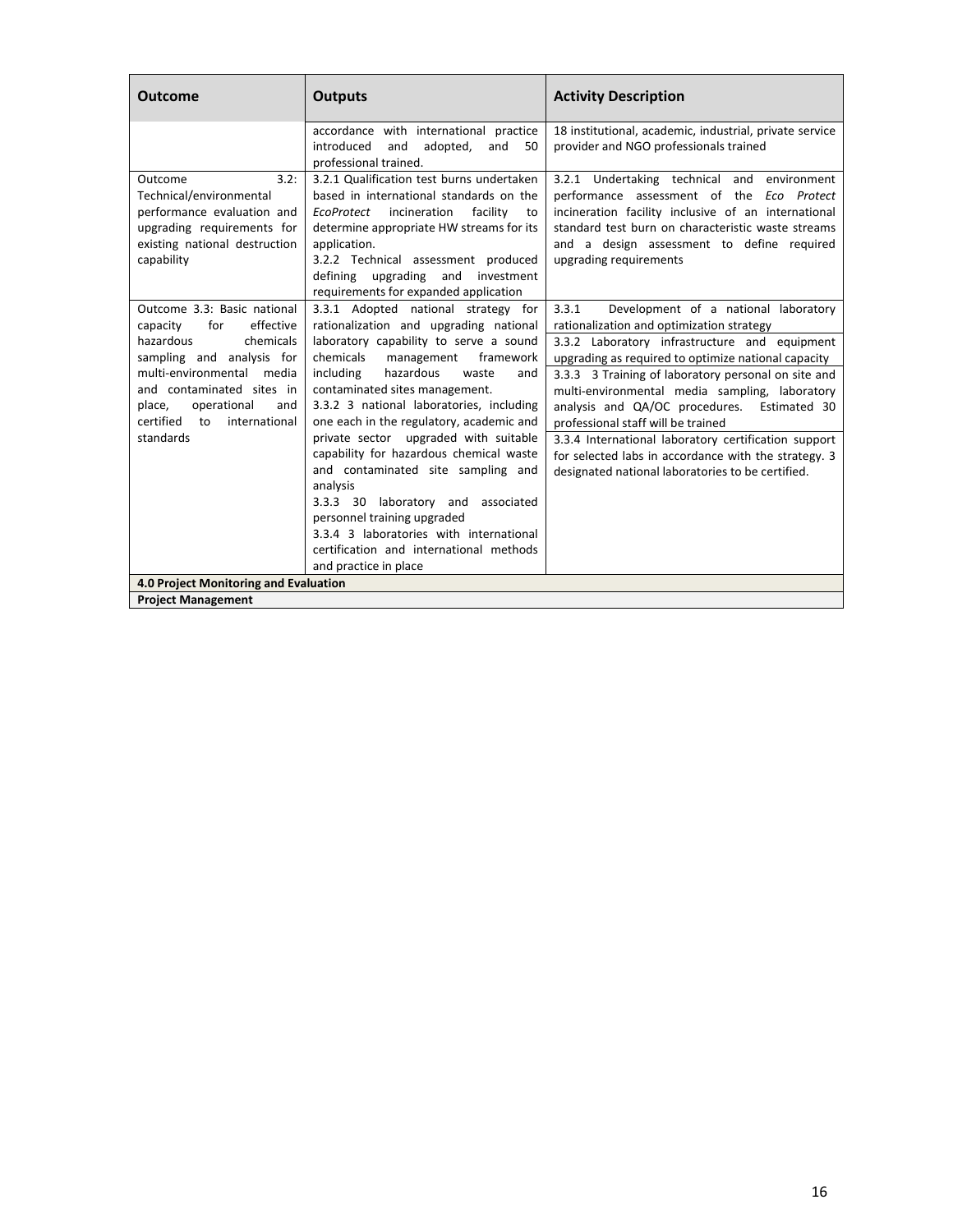### **Background, Summary of Previous Work and Project Design Strategy for Addressing the Nubarashen Site (Based on the UNDP Project Document)**

#### **Nubarashen Site History**

In the late 1970s and early 1980s, a USSR all‐Union program was initiated to collect the accumulated banned and expired pesticides that had accumulated within the pesticide distribution system for consolidation and disposal. The disposal option of choice was development of engineered landfills or burial sites within each of the Soviet Republics. One such site referred herein as the Nubarashen burial site is known to have been developed in Armenia in 1982. It is located on the SW edge of Yerevan in the Nubarashen district of the city on a relatively remote elevated slope used as a communal grazing area within a natural drainage course. This is adjacent to what was subsequently established as the Erebuni State Reserve protecting an internationally significant area preserving agro-biodiversity in the form of a number of ancient grain types. This Reserve is administered by the Bioresourses Management Agency of MNP and was established in 1981. Its goal is to protect the wild species of wheat and other cereals growing in their natural (original) environment. The flora and fauna of the State Reserve is very rich and varied. It includes about 300 species of higher flowering plants, which is more than 9 % of the Armenian flora. The nearest settlement is a summer residence/country garden community approximate 1 km down slope from the site on the same drainage, that originates in and above the valley where the burial site is located. Two other permanent settlements are located approximately 3‐4 km distant and the overall location is within sight of the developed outskirts of Yerevan. Figure 1 below provides a general view of the site and surroundings.





(Courtesy of Tauw/OSCE)

Original records indicate that the burial structure consisted of four rectangular, clay lined and capped cells approximately 5 m deep at the base in an overall site approximately 120 m by 20 m. 33 different organic and inorganic pesticides (total of 512 t) were recorded as being disposed of in the site (Table 1) with the largest quantities being DDT (193 t) and HCH (48 t). Until 1989, the site was regularly monitored and maintained, but this was then discontinued. In the period 2003‐2004, the site became generally recognized as presenting a major potential environmental risk due to its location on an unstable slope and drainage course which resulted in sliding of the burial structure down slope, water in‐flow, and release of buried material due the vandalism and illegal excavation. Awareness of this situation was substantively the result of an initiative by the NGO Armenian Women for Health and a Healthy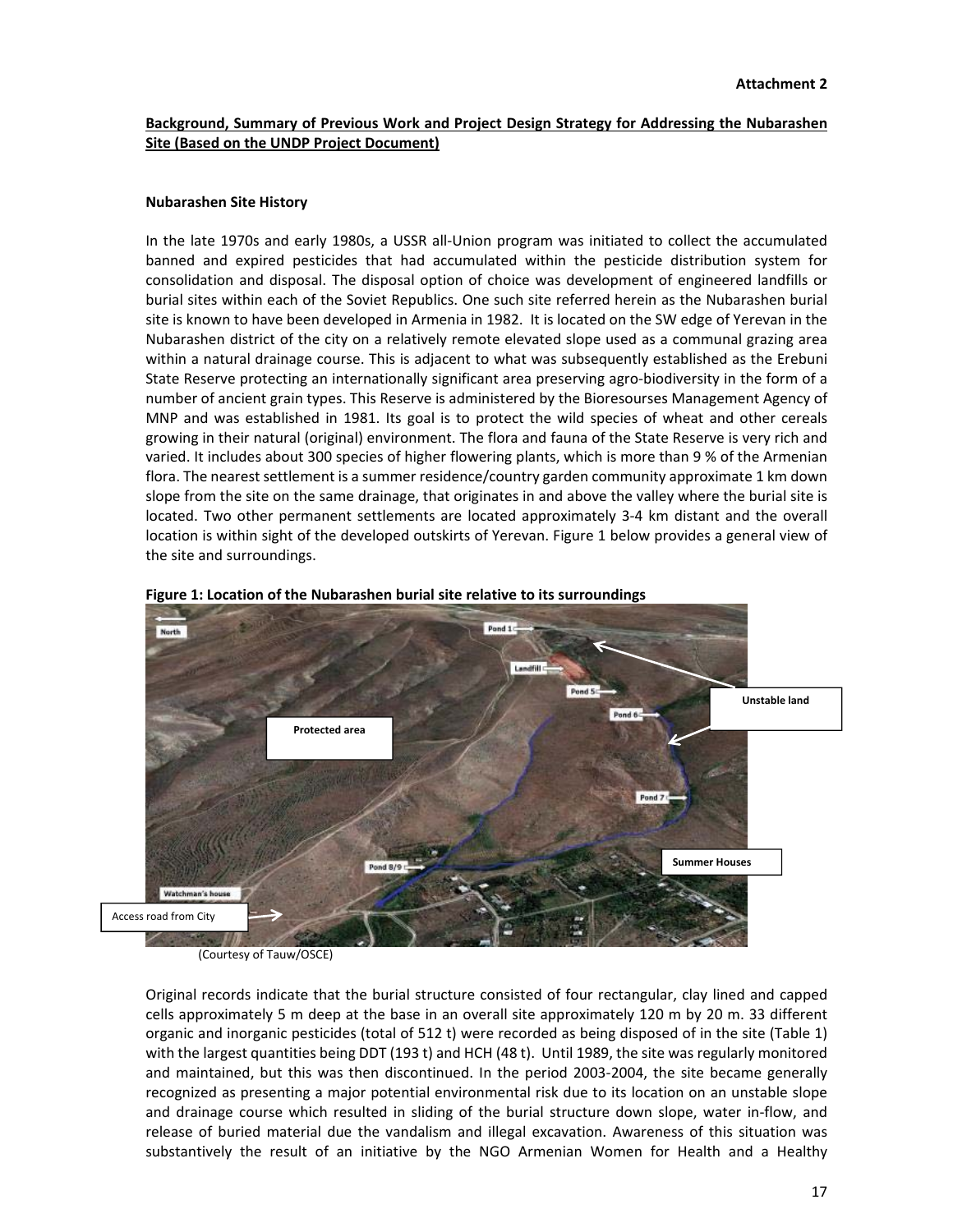Environment (AWHHE) who, as part of USAID and IPEN<sup>7</sup> programs in 2004-2005 implemented initial public awareness surveys, physical site assessment, geophysical, and geological assessment as well as sampling of water and soil which formed the basis of subsequent investigations. This included commissioning a report on site stability issues and on addressing them<sup>8</sup>. In 2004, a government decision officially designated the situation as a priority issue, and mandated and funded the Ministry of Emergency Situations (MES) to take action.

| Chemical              | Quantity (t) | Chemical                           | Quantity (t) |
|-----------------------|--------------|------------------------------------|--------------|
| <b>DDT</b>            | 192.5        | Chlorophos                         | 1.7          |
| Entobacterin          | 33.1         | Sevin                              | 1.8          |
| Fenthiuran            | 6.8          | Cosan                              | 1.5          |
| Dalapon               | 17.0         | Cyneb                              | 16.4         |
| Hexachlorocyclohexane | 48.4         | Colloid sulphur                    | 18.0         |
| Simazine              | 18.1         | Metaldehyde                        | 0.1          |
| Cosan                 | 2.7          | Calcium Arsenate                   | 42.6         |
| Granosan              | 8.4          | Tobacco packs                      | 5,494 packs  |
| <b>TUR</b>            | 1.3          | <b>BIP</b>                         | 5.2          |
| Thorvit               | 1.8          | Tetramethylthiuramdisulphide       | 7.2          |
| Cynox                 | 0.1          | Paris Green                        | 0.2          |
| Liquid soap           | 0.3          | Vitriol                            | 7.3          |
| Hexachlorobenze       | 1.3          | Dendrobacilim                      | 9.8          |
| Dichol                | 0.2          | Rezetopth                          | 17.1         |
| Phentachlorphenol     | 8.7          | DNOC (Dinitrocresol)               | 0.9          |
| Lissapol              | 1.9          | Sodium trichloroacetate            | 5.0          |
| Diamine Phosphate     | 5.0          | Misc. pesticides containing As, S, | 30.0         |
|                       |              | phosphorus, cyanides, Hg)          |              |

| Table 1: Inventory of obsolete pesticides recorded as being deposited in the Nubarashen burial site |  |  |  |
|-----------------------------------------------------------------------------------------------------|--|--|--|
| (data provided by AWHHE)                                                                            |  |  |  |

As a consequence, a number of national and international initiatives have been undertaken in relation to the Nubarashen burial site. In 2004, MES undertook an emergency rehabilitation of the site including repairs to the original surface drainage, restoration of cover and installation of security fencing. However, illegal access continued with destruction of fencing and containment due to illegal excavation including a major incident in early 2010. In addition, slow sliding of land mass including the burial site itself continued with the consequence of possible breaches in the original cell containment occurring. In the summer of 2010, the government through MNP and MES made a more substantial investment in stabilization of site. This involved installation of an expanded surface cap over the original burial area and estimated area where sub-surface sliding had occurred (130 m by 30 m). This consisted of a soil and synthetic cap and attempts to establish stabilizing vegetation. In addition, a concrete surface runoff drainage system upstream and along the sides of the burial berm was installed as wasrobust fencing, signage and a locked access gate. Permanent manned security by MES officers was also provided for.

The Nubarashen site has also gained international attention in recent years, having been identified by various EU based NGOs such as the International HCH and Pesticides Association (IHPA) and the International POPs Elimination Network (IPEN) as a significant example of potential risk from historical obsolete pesticide management practices in the Former Soviet Union. This interest extended to formal expressions of concern by the European Parliament and in the Government making a formal approach to the international community for assistance in addressing the issue. In turn, this has resulted in a number of initiatives directed primarily toward developing additional data in and around the site including the following:

<sup>&</sup>lt;sup>7</sup>International POPs Elimination Network "Report on"Environmental security for residents of settlements near to obsolete pesticides burial in Ararat region", AWHHE, 2004

<sup>&</sup>lt;sup>8</sup>R. Yadoyan, "Recommendations on Priority Measures for Security Insuring of the Burial Ground", AWWHHE, 2005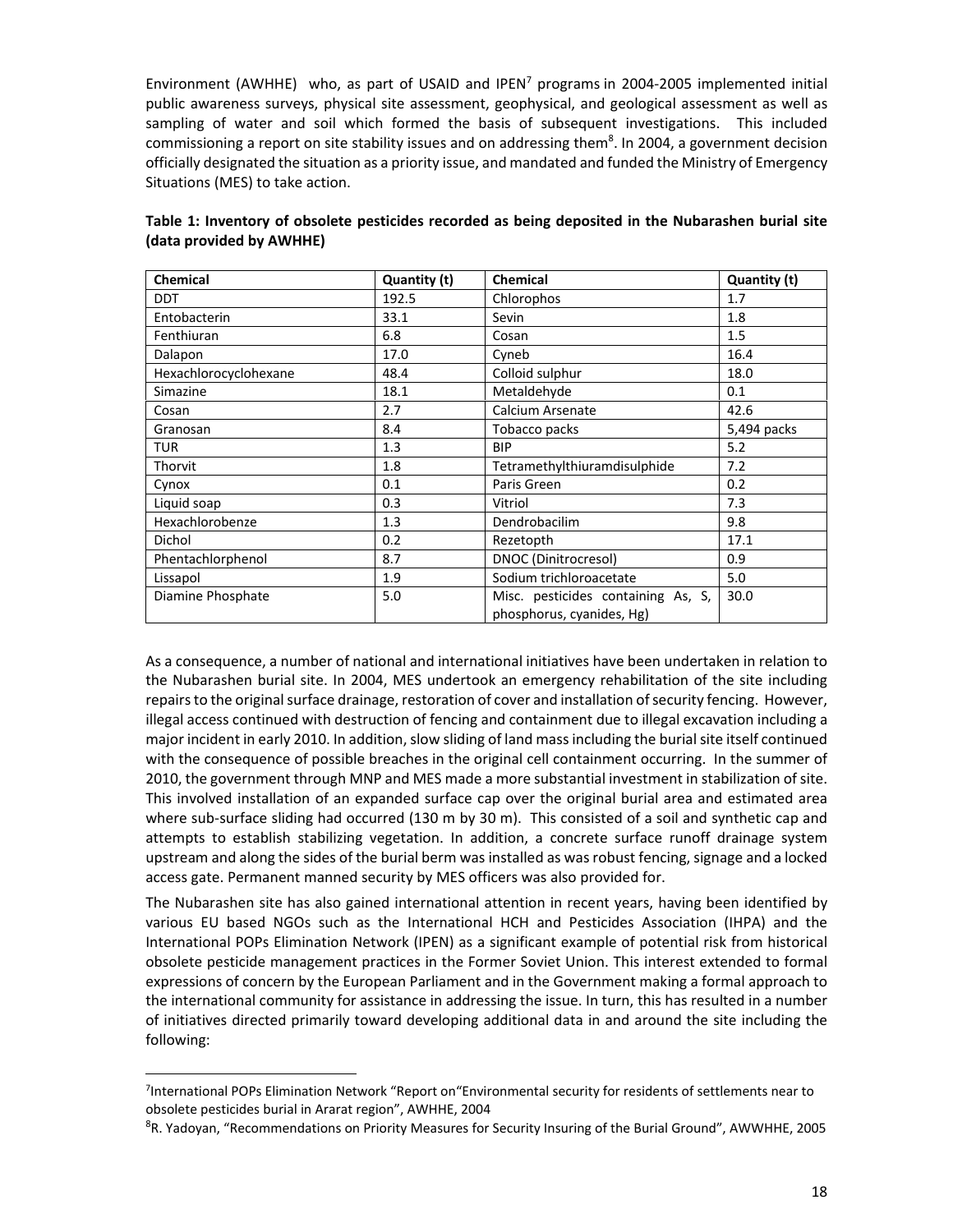- Soil sampling around the burial site as well as down slope from it and into surrounding settlements and sampling of agriculture production was undertaken through cooperation between a local and international NGO using EU funding. DDT was detected in soil and drainage channels immediately adjacent to the site with levels decreasing more remotely<sup>9</sup>.
- An initiative by OSCE to support awareness of the issue and a number of locally based studies with MES and the National Academy of Science which undertook a water sampling program that detected DDT water and sediment contamination downstream of the burial site $10$ . OSCE has also undertaken the solicitation of funding support in the EU and bilateral agencies (USAID) to support a more substantial technical "feasibility" study involving local and international experts results of which are described in more detail below as part of the PPG work undertaken within the framework of the this program.

In 2011, these somewhat fragmented efforts came together through the Government requesting UNDP to develop a full scale project that would specifically address the Nubarashen site along with other obsolete pesticide issues, all within a framework of improved technical capacity for chemicals management in this area. This resulted in the preparation, submission and approval of a PIF and PPG by the GEF in 2012.

### **Current situation respecting the Nubarashen Site based on GEF Project Preparation and Related Work**

The following provides a summary of work undertaken directly using PPG resources and that made available through two bilateral programs that coordinated their work with the UNDP PPG work. First and foremost among these was the site investigation and feasibility study work on the Nubarashen burial site which was undertaken under the auspices of OSCE by an international consultant and local partners (referred herein as the OSCE program) in consultation with UNDP. The other initiative was a program of supplemental site assessment undertaken by an international consultant as part of a technical capacity strengthening program related to contaminated sites funded by the Czech Republic and blended with UNDP funds. The PPG itself funded other studies that were undertaken by national consultants including conceptual engineering design work related to the civil works at the Nubarashen site. Collectively this forms the basis for the project design subsequently elaborated in this document and summarized in the next section below.

As noted previously the principle investigation work undertaken in relation to the Nubarashen site was done though the OSCE program. This undertook a more in depth physical site assessment than had been previously done, including evaluation of the site's geotechnical stability, characterization of the hydrology associated with the site as well as its direct physical characterization and a program of soil and water sampling<sup>11,12,13</sup>. The latter was supplemented by a follow-on analytical program under the Czech/UNDP financed work<sup>14</sup>. Using refined analytical, site assessment and digital terrain modeling techniques (DTM) this allowed a more detailed quantification of locations of buried obsolete pesticides and definition of the distribution and extent of the associated contamination beyond the actual burial cells themselves. From this, first order estimated quantification of amounts of contaminated soil in various ranges of POPs contamination was developed. A Tier 1 and 2 risk assessment was also undertaken

<sup>&</sup>lt;sup>9</sup> "Toxic Hot Spots in Armenia, Monitoring and Sampling Reports ", ARNIKA and AWHHE, Prague and Yerevan, 2011

 $10$  "Addressing a Discharge of Chemicals from the Nubarashen Toxic Chemicals Repository" National Academy of Science. Center for Ecological and Noosphere Studies/OSCE, Yerevan, 2010.

<sup>&</sup>lt;sup>11</sup> Tauw, "Site Assessment and Feasibility Study of the Nubarashen Burial Site of Obsolete and Banned Pesticides in Nubarashen, Armenia ‐ Phase 1 and 2 investigation report", Draft June 2013.

<sup>&</sup>lt;sup>12</sup> Tauw, "Site Assessment and Feasibility Study of the Nubarashen Burial Site of Obsolete and Banned Pesticides in Nubarashen, Armenia ‐ Phase 1 and 2 investigation report", September 2013.

<sup>&</sup>lt;sup>13</sup> Tauw, "Site Assessment and Feasibility Study of the Nubarashen Burial Site of Obsolete and Banned Pesticides in Nubarashen, Armenia ‐ Phase 3 Selection & pre‐design of long term technical solutions", December 2013

<sup>&</sup>lt;sup>14</sup>GeoTest, "Strengthening National Capacities on Comprehensive Chemicals (Persistent Organic Pollutants) -

Contaminated Site Assessment in Armenia, Report on Sampling on Nubarashen Site, 2013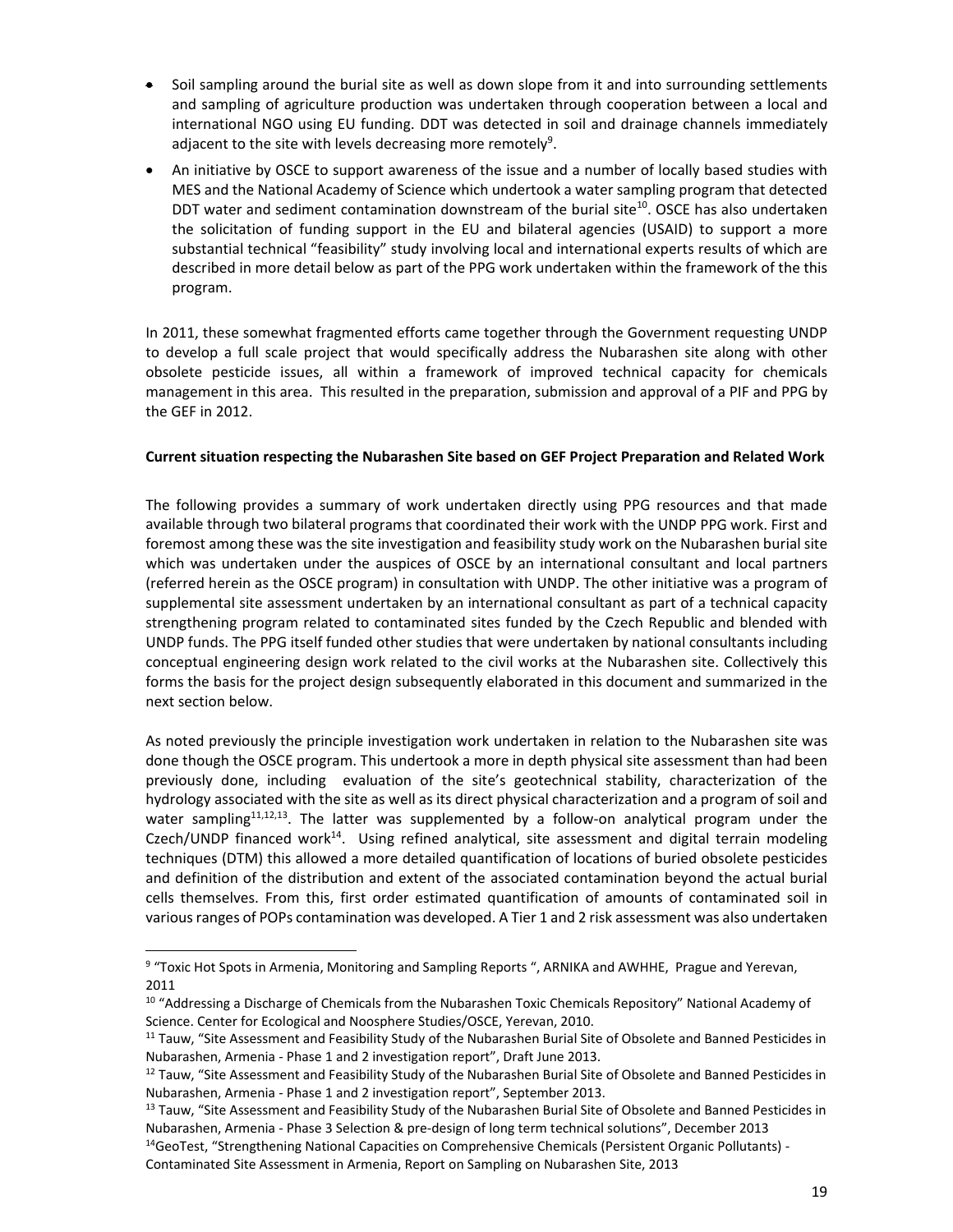which when applied with a knowledge of the POPs contamination levels provides direction on the strategy and various technical options appropriate in designing actions that would be recommended. The overall results then allowed an assessment of various intervention scenarios and followed by development of a more detailed technical definition and conceptual cost estimate of the two scenarios considered to best match the timing of the current project. The following summarizes the key findings from the OSCE and supplementary Czech/UNDP site assessment reports referenced below, interpreted for purposes of application in the project design elaborated below:

- Site Configuration: The overall landfill site occupies approximately 0.8 ha of fenced area within which the primary landfill body itself is defined by a hillock which is enclosed on three sides by concrete runoff drains and two run off trenches located 10 m on the down slope side. The landfill body as generally defined by the hillock has a surface area of approximately 0.2 hectares with a height of 1 to 1.5 m above the surrounding land and is covered with a 40‐70 cm top clay cover on top of a 2 mm synthetic liner.
- Landfill Body Configuration: The landfill body consists of five cells (rather than the originally assumed four) as illustrated in Figure 3. Cells 1, 2 and 3 are completely covered by the hillock. Cell 4 is partly covered by the hillock and Cell 5 is found outside the hillock. This suggests that Cell 5 may have been created latter as an ad hoc measure. Cell 1 holds wet pesticides, appears water tight, and is contained by structure of stone/concrete. Cells 2, 3, 4 and 5 cells contain dry solid pesticides and are essentially excavated pits in the native clay/loam soil without purpose built containment. This is generally the type of design used in other places in the Soviet Union for such sites. Cells 2 and 3 appear to have been opened likely by illegal waste mining and now contain a mixture of pure pesticides and the surrounding soil. Cell depth below the surface is generally 100‐200 cm except for Cell 5 and part of Cell 4 where pure pesticides are encountered at less than 0.05 m below the surface (areas outside the hillock). The bottom of the cells is between 4 and 6 m below the surface.



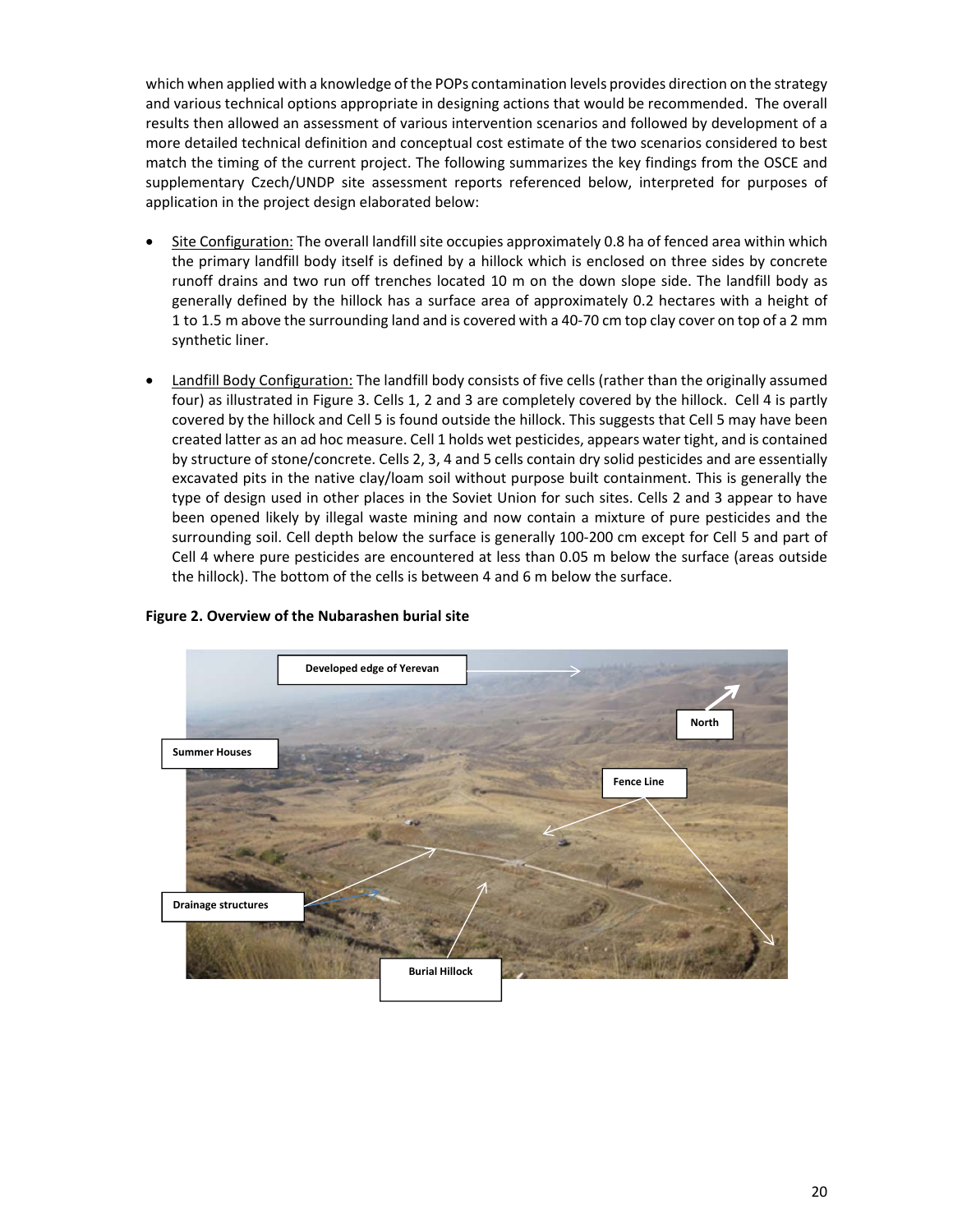#### **Figure 3. Location of the five cells and the landfill body features**



(Courtesy of Tauw/OSCE)

 Potential POPs Waste Volumes: Soil sampling and application of DTM techniques resulted in estimated 634  $m<sup>3</sup>$  of pure pesticide (including POPs pesticides) and immediately surrounding clay present in the five cells. There is detectable surface and subsurface POPs and other OCP contamination to varying degrees distributed across most of the fenced area of overall site with this varying in concentration and continuity generally moving away from the cells and being higher on the surface around and to the north of Cells 2 and 3 where illegal waste mining is thought to have occurred. It was estimated that  $1,127 \text{ m}^3$  of heavily contaminated soil with traces of pure pesticides, 2,386 m<sup>3</sup> of contaminated soil without traces of pure pesticides and 890 m<sup>3</sup> of lightly contaminated surface material are present in the hillock area itself. Over the remaining 0.6 ha within the fence significant contaminated locations exist to a depth of 0.5 m, giving an estimated potential contaminated top soil of approximately 3,000  $m^3$ . Outside the fenced area, 4,000  $m^3$  of surficial material having locations of relatively low surficial contamination is estimated. These areas are listed and categorized in Table 2 both in volume and estimated weight, along with estimates of excavated volumes with normal ex‐situ growth factors applied and in descending order of likely contaminant concentration.

### **Table 2: In‐situ and excavated estimates of POPs waste and contaminated soil by Category (Courtesy Tauw/OSCE)**

| Component of general landfill site and landfill body                                                             |         | <b>Estimated Quantities m<sup>3</sup> or t</b> |        |  |
|------------------------------------------------------------------------------------------------------------------|---------|------------------------------------------------|--------|--|
|                                                                                                                  | In situ | <b>Excavated</b>                               | Weight |  |
| Category 1: Pure pesticides or associated material > 30% pure pesticides                                         |         |                                                |        |  |
| Pesticides in cell 1, 2, 3, 4, 5 and between cell 3 and 4                                                        | 605     | 605                                            | 605    |  |
| Contaminated clay at the bottom of four excavated pits (cell 2, 3, 4 and 5) and 69<br>between cell 3 and 4       |         | 83                                             | 117    |  |
| Total                                                                                                            | 674     | 688                                            | 722    |  |
| Category 2: Overall volumes with significant potential for heavily contaminated soil above the human health risk |         |                                                |        |  |
| threshold for direct exposure (>1,500 ppm DDT) or visual presence of pure pesticides in it                       |         |                                                |        |  |
| Contaminated top soil with traces of pure pesticides in landfill body                                            | 1.127   | 1,352                                          | 1,916  |  |
| Contaminated top soil with traces of pure pesticides in fenced area land                                         | 3,000   | 3,600                                          | 5.100  |  |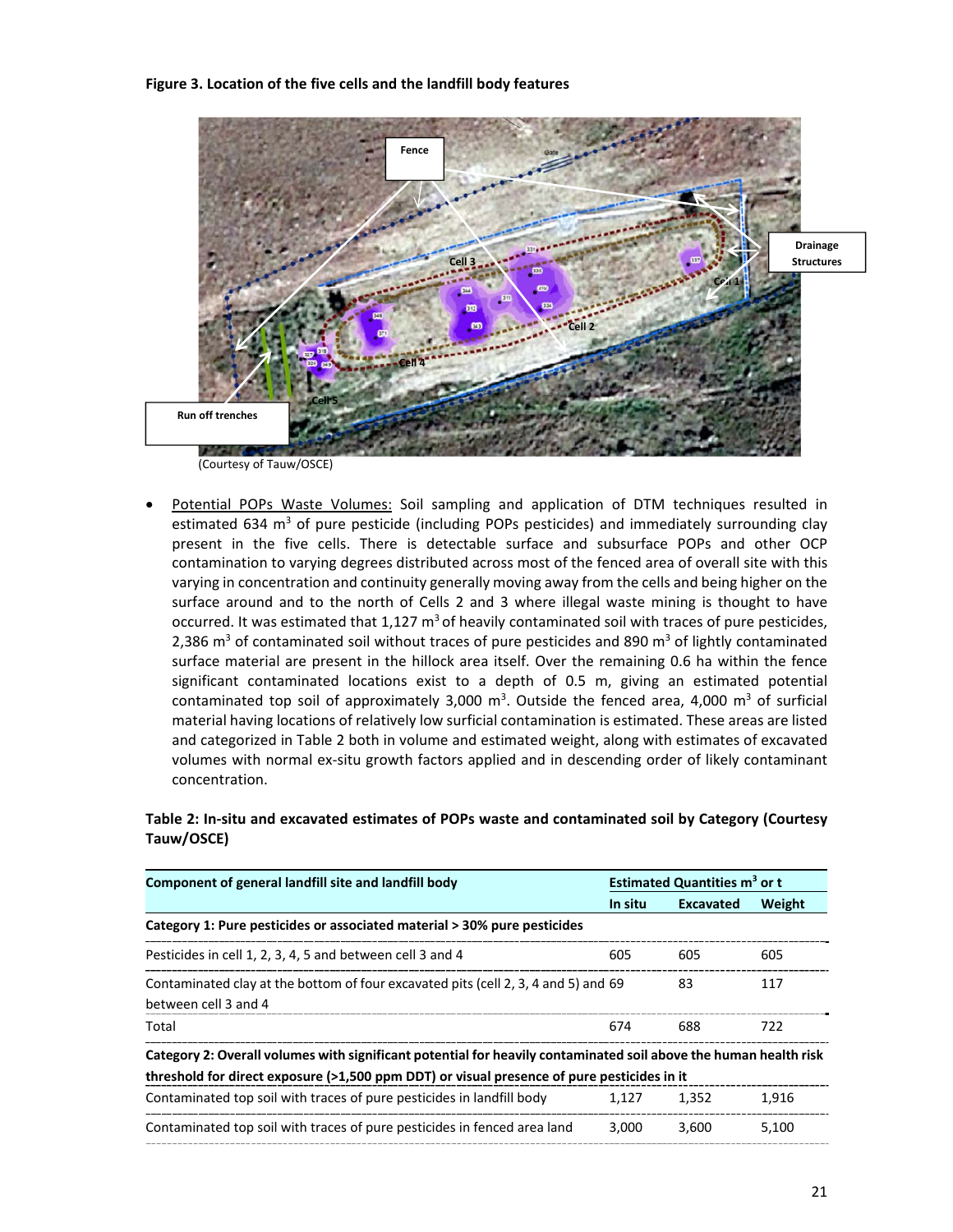| Component of general landfill site and landfill body                                                             |         | <b>Estimated Quantities m<sup>3</sup> or t</b> |        |  |  |
|------------------------------------------------------------------------------------------------------------------|---------|------------------------------------------------|--------|--|--|
|                                                                                                                  | In situ | <b>Excavated</b>                               | Weight |  |  |
| Total                                                                                                            | 4,127   | 4,852                                          | 7,016  |  |  |
| Category 3: Overall volumes with potential for levels of soil contamination less than determined as human health |         |                                                |        |  |  |
| risk threshold but above the agricultural (grazing) risk threshold (0.7 ppm-1,500 ppm DDT)                       |         |                                                |        |  |  |
| Contaminated top soil without pure traces of pesticides in landfill body                                         | 2,387   | 2,864                                          | 4,058  |  |  |
| Slightly contaminated top cover landfill body                                                                    | 890     | 1,068                                          | 1,513  |  |  |
| Low contaminated soil outside the landfill site                                                                  | 4,000   | 4,800                                          | 6,800  |  |  |
| Nominally clean white/purple coarse sandy liner support / drainage layer                                         | 100     | 120                                            | 170    |  |  |
| Total                                                                                                            | 4,377   | 8,852                                          | 12,541 |  |  |
| Category 4: Building materials with surface contamination (Suitable for mechanical cleaning<br>techniques)       |         |                                                |        |  |  |
| Synthetic cover (2mm)                                                                                            | 4       | 20                                             | 5      |  |  |
| Contaminated bricks/concrete/rubble (cell 1)                                                                     | 16      | 19                                             | 36     |  |  |
| Total                                                                                                            | 20      | 39                                             | 41     |  |  |

\*Quantities are calculated by using the Digital Terrain Modeling

\*\* Volume of excavated soil is set as 120 % of in‐situ soil

- Interpretive analysis of potential volumes and supplemental analytical results: It should be noted that apart from Category 1, the above volumes represent what should be a conservative estimate, recognizing that within any given location or category the highly heterogeneous nature of the contaminant distribution will result in amounts within these estimates having much lower concentrations than implied by the risk assessment determined thresholds quoted. The more extensive sampling and analysis undertaken as part of the Czech/UNDP program showed that in areas outside the hillock both inside (which largely defines the Category 2 material) and immediately outside the fence above (Category 3 material), much of the area had low levels of total POPs pesticide (< 10 ppm) but several specific areas consistently had levels in the range of 200 to 400 ppm, particularly adjacent to Cell 2 on the south side between the fence and hillock and the length of the north side between the hillock and the fence. This suggests that in reality it is likely that substantially more soil currently classed as Category 2 would fall into Category 3 but it is also probable that where selective segregation of distributed pure pesticides from Category 2 material was feasible, the volume of Category 1 material would increase somewhat, depending on how feasible such discrimination upon on excavation was. The one caution created by the supplemental Czech analysis results is that in some places the higher concentrations appear to extend to a greater depth than originally estimated and presented in Table 4.
- Offsite Impacts: Notwithstanding the issues related to overall site stability and site drainage, soil, ground and surface water analytical results indicate that the integrity of the landfill body's containment has generally been maintained. No impacts were noted in the ground water within and downstream of the landfill body and similarly downstream water quality is not impacted. The only downstream impact highlighted was detectable contamination of sediment in pond in the downstream summer house (dacha) community (Figure 1 Pond 8‐9) suggesting some cumulative impact over time. Similarly it is apparent that contamination has not generally spread significantly around the original cells at depth suggesting the natural clay has provided an effective hydrogeological barrier for contamination spread at least until now. These results indicate that the main cause of spreading of contamination was the illegal access that has occurred historically, rather than substantial subsurface failure of the original cell containment.
- Overall Site Stability: Assessment of the geotechnical and hydrogeological stability of the general area of the site confirmed that it is generally unstable and progressive land sliding has and continues to naturally occur over time down the valley and water course in which the landfill body is located (Figure 1). This process is being substantially aggravated by the presence of a run off pond (Figure 1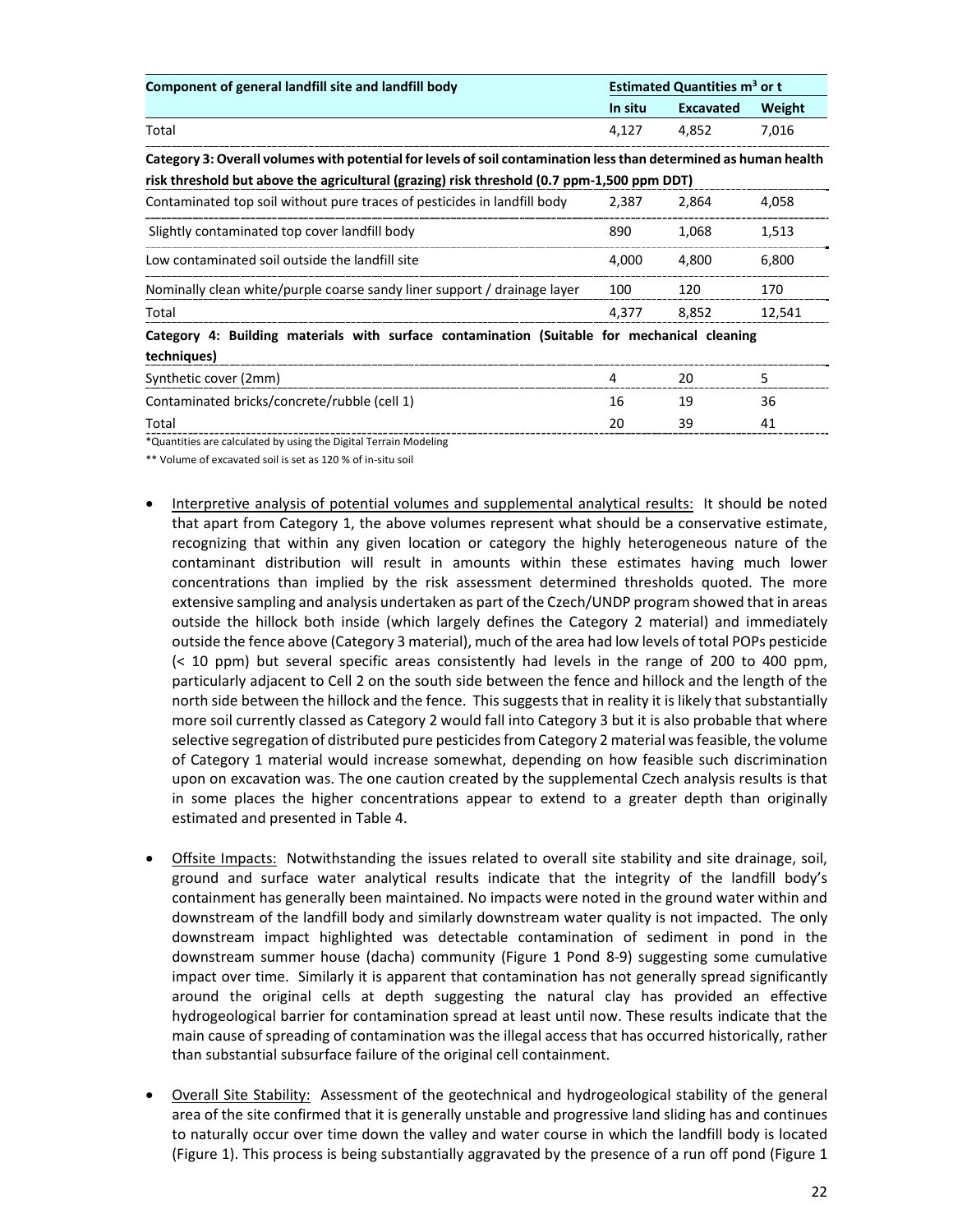Pond 1), leaking water line, and blockagesto drainage upstream at the top of the valley, the presence of a perched shallow water table above the site in the valley and blockages due to poor maintenance in the drainage immediate around the landfill body. The result is general slope instability due to underlying water flow and within the landfill body itself. Additional mass land movement below the landfill site have created further blockages to naturally efficient drainage. While not yet resulting in significant offsite spread of contamination, these mechanisms will ultimately result in this occurring on an accelerated basis over time. As such, addressing these stability issues is required as part of any remediation and containment works to be undertaken.

- Risk Assessment: The environmental assessment and associated Tier 2 risk assessment indicates that sustained direct exposure to concentrations of POPs (DDT) in soil greater than 1,500 ppm represent the threshold conditions for human health risk. On this basis it was concluded that there is minimal current offsite risk from the landfill body and its surroundings to either human health or the environment in the surrounding area, although the development of such risks over time, particularly with increased instability cannot be ignored. The direct potential risk to human health associated with the site is limited to those spending sustained periods on the site without appropriate personal protection equipment (PPE), principally those that might be involved in assessment and civil works undertaken on the site. A lesser risk might be associated with casual access to the site. The risk assessment also indicates that nominal risk may also be associated with grazing on the site area when applying a strict international agricultural soil quality standards noting this is mainly precautionary recognizing the only intermittent grazing use and access limitations to the actual landfill site. Nevertheless, a buffer zone of 100 m beyond the currently fenced area is recommended for exclusion of public and gazing access.
- Strategy for Elimination, Remediation and Containment: The overall strategy proposed for addressing the Nubarashen site proposed in the OSCE work is based on the premise that the highest concentration materials should be prioritized for excavation and elimination. Based on the simplifying assumption that Category 1 material contains essentially 100% of the targeted contaminants, the Category 2 material has an average concentration of 5,000 ppm and the Category 3 material has an average concentration of 30 ppm, 94% of the contamination is eliminated by removing and destroying the Category 1 material, 5 % is eliminated with the Category 2 material and less than 1% is eliminated with the Category 3 material. This in turn has guided the selection of approaches that, depending on assumption made in respect to funding availability and timing, cover various combinations and applications of i) containment on site; ii) removal and secure storage of priority material (Category 1); and iii) removal and destruction or remediation of Category 1 and as much Category 2 POPs waste as practical. In addition to removing and isolating the sources of the current risk the other element of the strategy recommended is stabilization of the overall site to minimize the risk of continued land movement and ensure adequate drainage on a sustainable basis, this minimizing the risk of long term distribution of the remaining contaminants.
- Developed scenarios for addressing the Nubarashen site: The OSCE work developed two scenarios in some detail. Both essentially have the same scope based on excavation and removal of Category 1 and 2 materials to storage, either on-site or off-site with export of this material for destruction or soil treatment. Category 3 material would be contained on the site in a hydro‐geologically secure engineered structure, and the site would be re-vegetated, monitored, and subject to restricted access and future land use. Stabilization measures respecting the elimination of upstream ponding and resulting perched water table to enhance overall slope stability and ensuring surface and sub‐surface drainage around rather than through the retained containment structure would be taken. Additionally the site would be equipped for passive remediation techniques (phytoremediation with surface vegetation and reed beds in downstream ponds). Both scenarios have a total estimated present value cost of approximately US\$9 million, approximately 80% of which are for off-site management, treatment and/or destruction of Category 1 and 2 materials. The differencesin the two scenarios are essentially related to the timing of the key activities as dictated by the availability of funding. One where funding might be available in two lots, one immediately as might be the case through the GEF Project assuming committed co-financing levels and the other in the future. The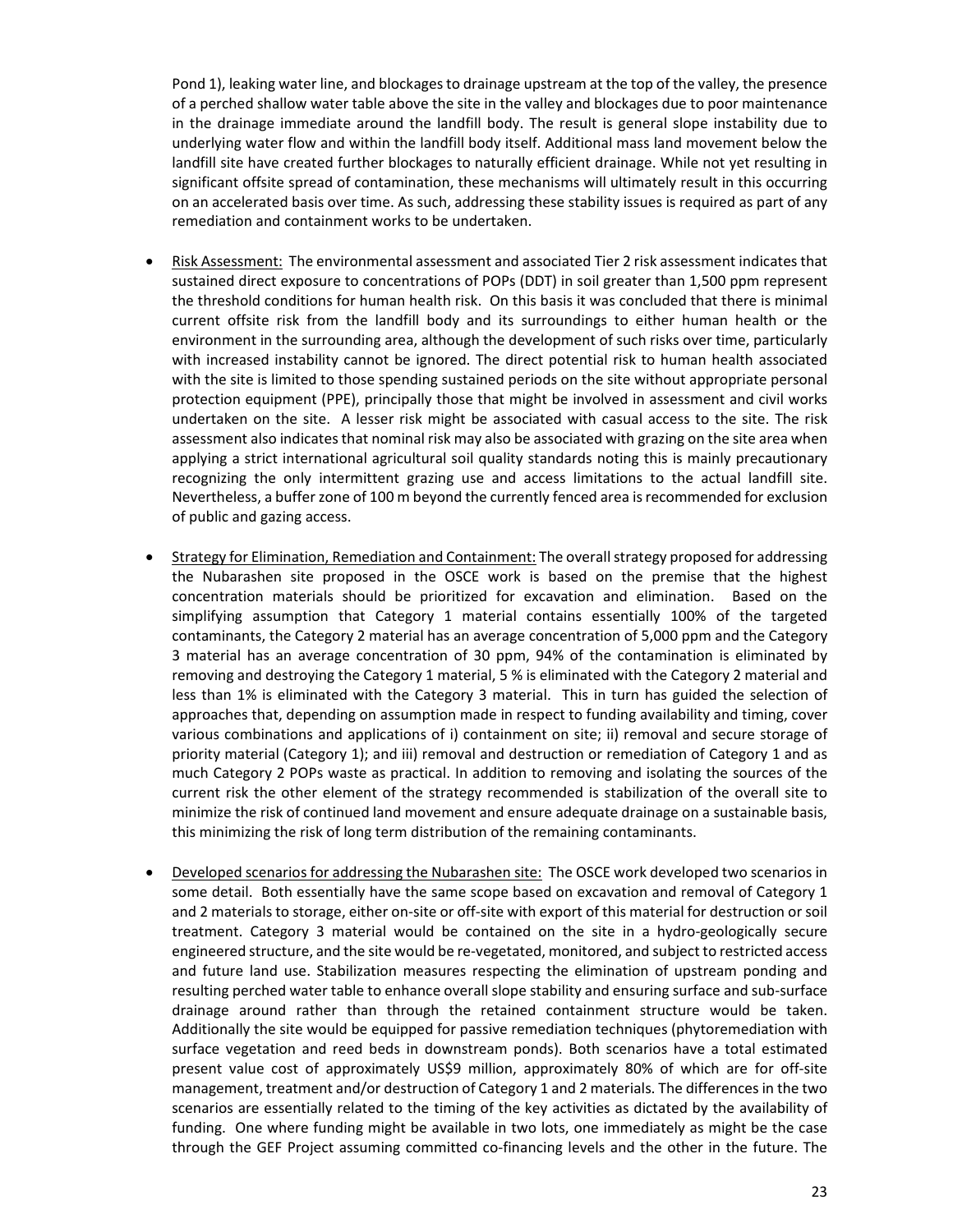latter involves undertaking the extraction and disposal of the Category 1 materials immediately along with the site stabilization measures with all remaining material being contained, and then latter removing and exporting the Category 2 material for destruction/treatment with the final stabilization and restoration of the site being undertaken.

 Long Term Land Use and Monitoring: Notwithstanding the approach of substantially removing the primary source of the contamination and containing what remains, the site inclusive of an appropriate buffer should remain restricted with respect to future land use and public access, and should be subject to a program involving monitoring as well as maintenance of the drainage and other stabilization measures. To this end institutional arrangements involving extending the Erebuni State Reserve to cover the site and associated buffer were also recommended.

### **Strategy and Proposed Action for Addressing the Nubarashen Site**

On the basis of the above study and conceptual design work, the overall strategy adopted for the project for purposes of the PD and GEF funding approval is based on the approach of ensuring the capture, securing to prevent continuing release, and the elimination of the substantive POPs pesticides stockpiles and wastes. This would be done on a prioritized basis that allocates resources in accordance with the actual concentration of POPs involved, hence maximizing the amount of actual POPs dealt with and the level of protection for human health and environment calibrated to the availability of financial resources.

For purposes of prioritization of POPs pesticides and wastes, the project design utilizes the system of categorization developed jointly with the OSCE international consultant during the PPG (Table 2). For the overall volumes to be used in the project design, Table 3 illustrates this prioritization by category of material being managed to show the inverse relationship between physical volumes and actual POPs or OPs captured, contained and/or eliminated from the primary stockpile and waste source (Nubarashen burial site). For project design purposes quantities are increased in some cases from those estimated during the PPG to account for anticipated growth and as yet accurately defined aspects. It also accommodates disposal of the relatively minor OP stockpiles and potential amounts that may come from storehouse site clean ups being assumed to be undertaken by others in parallel.

| POPs Waste Categories in Order of Priority by Source                                                                                                                                                                           | <b>Estimated</b><br>POPs Waste<br><b>Bulk Quantity</b><br>(t) | <b>Estimated</b><br><b>OP</b><br>Quantity<br>(t) | <b>Estimated</b><br><b>POPs</b><br><b>Pesticide</b><br>Quantity<br>(t) |  |
|--------------------------------------------------------------------------------------------------------------------------------------------------------------------------------------------------------------------------------|---------------------------------------------------------------|--------------------------------------------------|------------------------------------------------------------------------|--|
| Category 1: Pure Pesticides and Associated Material >30% pure pesticides)                                                                                                                                                      |                                                               |                                                  |                                                                        |  |
| Pure pesticides from 5 Nubarashen burial cells                                                                                                                                                                                 | 605                                                           | 605                                              | 284                                                                    |  |
| Contaminated clay adjacent to cells (assume 50% Average pure pesticides)                                                                                                                                                       | 120                                                           | 60                                               | 28                                                                     |  |
| Segregated pure pesticides removed from soil outside cells                                                                                                                                                                     | 175                                                           | 175                                              | 82                                                                     |  |
| OP stockpiles from storehouses                                                                                                                                                                                                 | 150                                                           | 150                                              | $\blacksquare$                                                         |  |
| Category 1 Total                                                                                                                                                                                                               | 1,050                                                         | 990                                              | 394                                                                    |  |
| Category 2: Soil and other materials with significant potential for heavy contamination above the direct health risk<br>threshold of 1,500 ppm (Assume average 5,000 ppm POPs pesticide) or visual presence of pure pesticides |                                                               |                                                  |                                                                        |  |
| Soil from top cover and fenced area with pure pesticides                                                                                                                                                                       | 7.000                                                         | 83                                               | 39                                                                     |  |
| Estimated allowance from priority OP stores remediation/clean-up                                                                                                                                                               | 100                                                           | 1                                                | 0.5                                                                    |  |
| Category 2 Total                                                                                                                                                                                                               | 7,100                                                         | 84                                               | 39.5                                                                   |  |
| Category 3: Soil and other materials with contamination levels less than the direct health risk threshold but with potential<br>to be above agricultural risk threshold of 0.7 ppm DDT (assume average 50 ppm POPs pesticides) |                                                               |                                                  |                                                                        |  |
| Contaminated soil without traces of pure pesticides from Nubarashen top<br>cover, landfill body, area around site, liner support.                                                                                              | 12.550                                                        | 1.3                                              | 0.6                                                                    |  |
| Mechanically cleaned synthetic cover and cleaned ceramic materials/rubble                                                                                                                                                      | 50                                                            | < 0.1                                            | < 0.1                                                                  |  |

#### **Table 3: POPs waste volumes by prioritized category used for project design**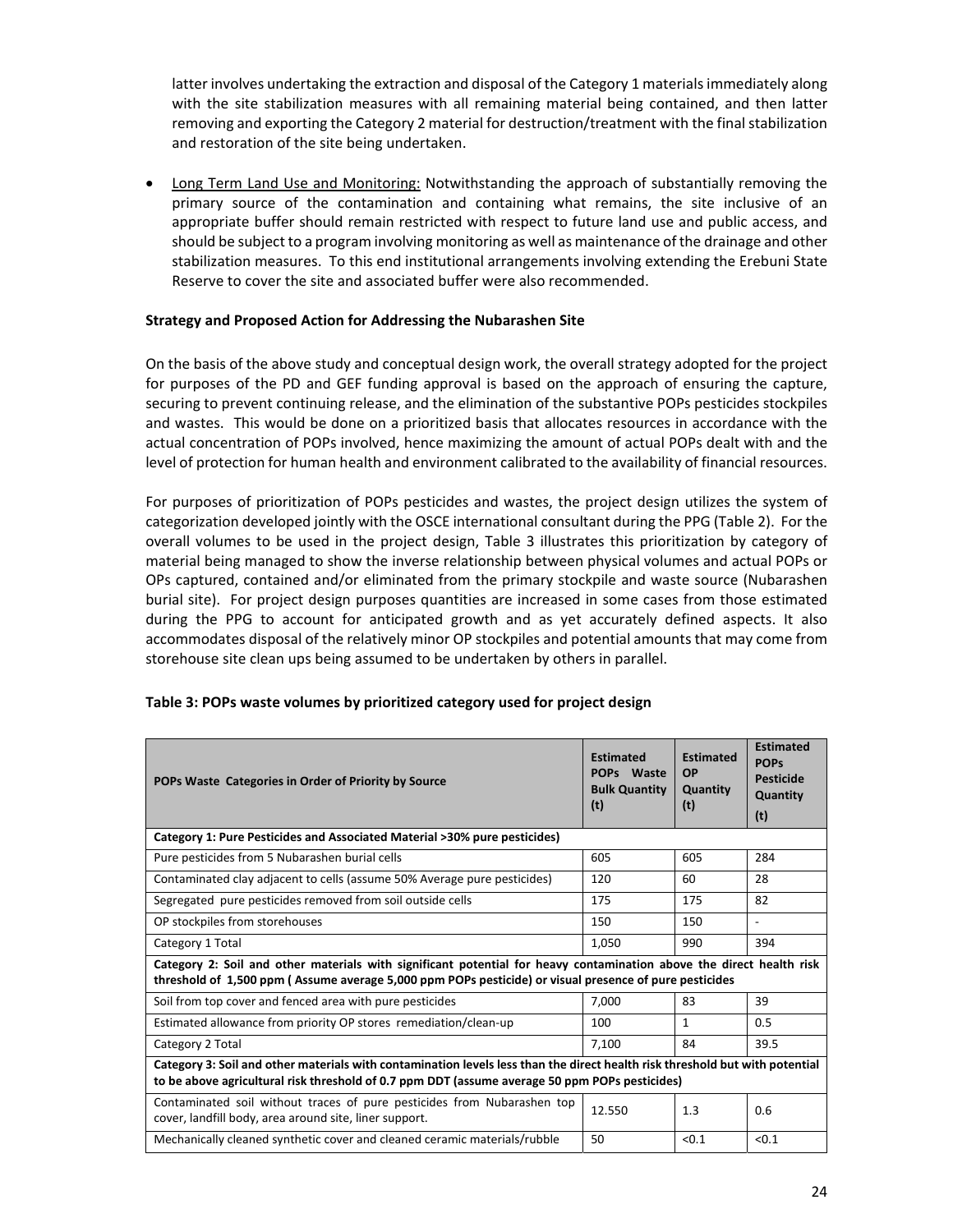| POPs Waste Categories in Order of Priority by Source             | <b>Estimated</b><br>POPs Waste<br><b>Bulk Quantity</b><br>(t) | <b>Estimated</b><br><b>OP</b><br>Quantity<br>(t) | <b>Estimated</b><br><b>POPs</b><br><b>Pesticide</b><br>Quantity<br>(t) |
|------------------------------------------------------------------|---------------------------------------------------------------|--------------------------------------------------|------------------------------------------------------------------------|
| Estimated allowance from priority OP stores remediation/clean up | 100                                                           | < 0.1                                            | < 0.1                                                                  |
| Category 3 Total                                                 | 12,700                                                        | 1.3                                              | 0.6                                                                    |

The above shows that the priority is the elimination of the Category I material which accounts for 91% of the actual POPs pesticides and OPs but only 5% of the actual physical volumes of POPs waste that will have to be managed.

The above design strategy has been developed under the Project Outcome 1.1 previously introduced and is further elaborated in the following. This outcome covers activities to be undertaken on the Nubarashen site including the final design/assessment/approvals for the works, the sequential removal of priority POPs pesticide waste (Category 1 and 2 materials) from the Nubarashen burial site, the secure containment of residual contamination on‐site, and stabilization and restoration of the site. This also covers the supporting infrastructure requirements to undertake the work both on‐site and as may be required peripherally in the area, and arrangements made to secure the site in the long term under appropriate institutional arrangements providing for effective access limitations, monitoring and future land use control, all endorsed by an informed public. The conceptual approach proposed is based generally on the conceptual design and works sequence developed during the PPG through the OSCE work (Preliminary Design Scenario 2) and involves a series of steps described below. It is based on undertaking the work in four stages likely over a two to three year period, these stages being: i) detailed design/approvals and initial site preparation works including stabilizing the site; ii) excavation, packaging and removal of the main body of Category 1 material and initial containment of exposed Category 2 and 3 material; iii) excavation, segregation of remaining material into Category 2 and 3, along with excavation, packaging and removal of Category 2 material; iv) final permanent containment of remaining Category 3, recovering and restoration of the site cover and implementation of aftercare measures. This sequencing is selected recognizing a need to phase the storage, subsequent disposal and treatment/remediation activities based at the Kotayk site as addressed in Component 2. It also facilitates flexibility in addressing potential financing constraints and implementation uncertainties risks associated with treatment and disposal options that will be addressed in parallel with final design activities at Nubarashen upon project implementation. The specific activities involved are described below:

- *Activity 1.1.1 – Detailed design and approvals*: This activity involves the updating the preliminary conceptual design concept developed during the PPG as described herein such that detailed clean‐ up design is documented for purposes of tendering. This will include undertaking additional site sampling and analysis to more accurately delineate areas and depths of contamination. Specific outputs will be design drawings, data sheets and works specifications necessary to produce tender documents and select the works contractors. Additionally, it is anticipated that a formal EIA will be prepared which, together with the design documentation, will be subject to the national environmental expertise process required for approval to proceed with the work as well as needed to meet the international GEF/UNDP safeguarding EA/EMP requirements. It is planned to contract this design and approvals work to an engineering/environmental management consulting firm or joint venture involving both national and international expertise. This GEF funded contract package will include the site assessment sampling and analytical capability preferably including an on-site screening analysis capability that can remain available into the works phase for purposes of defining actual contamination levels and facilitating discrimination between Category 2 and 3 materials. The contract is also expected to also cover on-site supervision of the works through to the completion of the site activities.
- *Activity 1.1.2 – Preparatory site work:* This activity involves the preparation of upgraded access such that the road to the site has reasonable all weather capability for heavy equipment and vehicles, and the necessary support and safeguarding infrastructure to service the works activities over a two to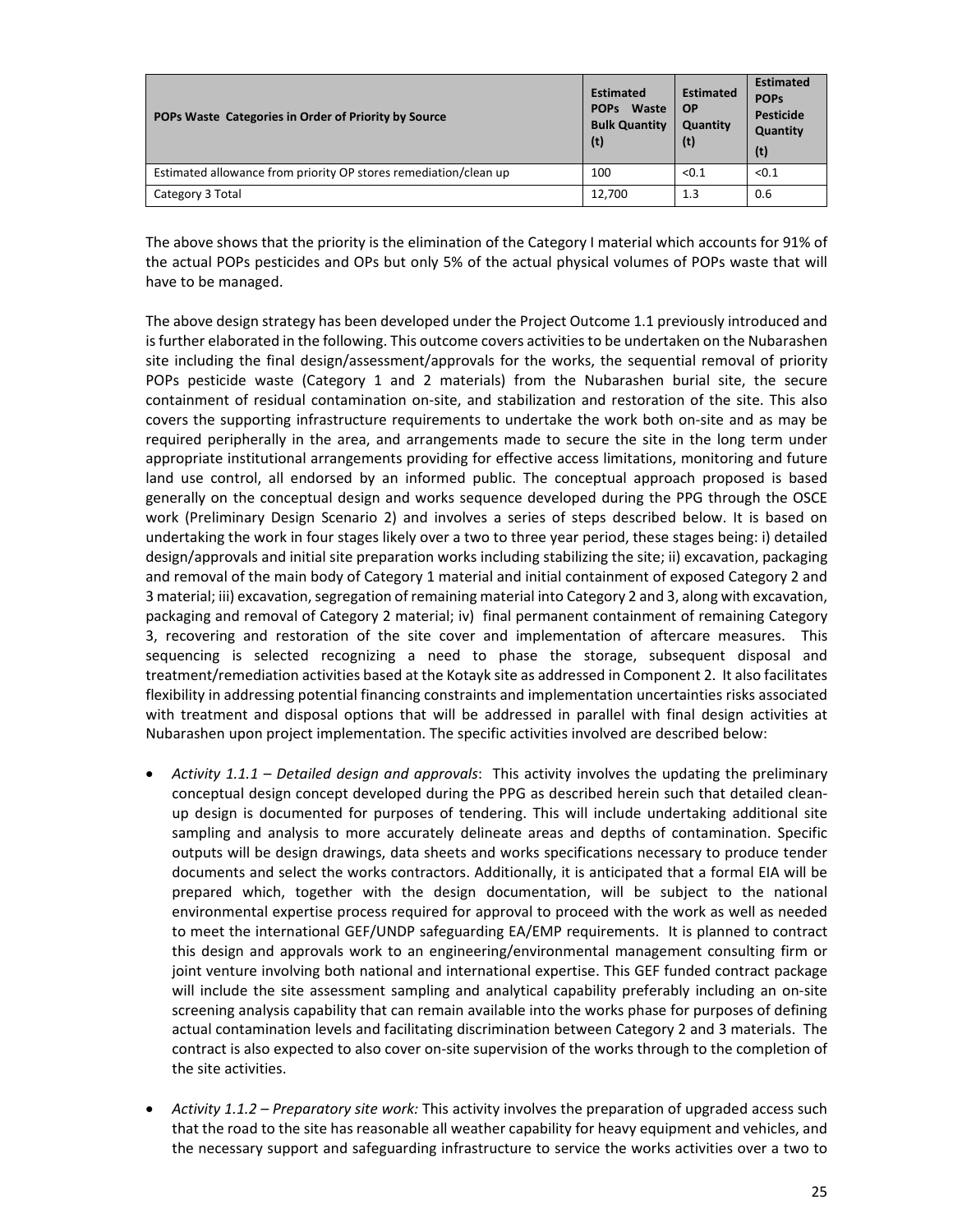three year period. This will include i) delineation of working areas including defined clear and contaminated areas and travel/working paths; ii) staff and support facilities (gate house, shower/change house, washing facility, water tank); iii) depot area for interim storage of excavated soil; iv) removal of top cover (clay layer, original synthetic liner and coarse sand layer) to the depot area; and v) construction of a temporary mat to prevent further erosion and cover of exposed pesticides in the burial areas. Additionally, the preliminary geological and hydrogeological stabilization works upstream the burial site would be undertaken involving upgrading of the culvert structure, repair of the leaking water main and works to redirect all surface run-off in this area towards the culvert such that the perched water table would drain and excess run off causing instability in and around the burial site would be reduced. Down‐steam drainage improvements would also be affected to stabilize the land movement and through drainage in this area as well.

- *Activity 1.1.3 – Excavation, packaging and removal of Category 1 material:* This activity covers the excavation of the five cells containing pure pesticides along with clay or ceramic material immediately surrounding the cells that are assumed to be highly contaminated. In the case of the brick/concrete associated with Cell 1 this will be dried and mechanically cleaned on site with residues packaged with the Category 1 material and the cleaned material stored for eventual containment on site as Category 3 material. The estimated quantities are shown in Table 3 including an allowance for visually identified and segregated quantities of pure pesticides that might be excavated at this stage from the top cover or other areas as well as what might appear at a later stage of the work. It is assumed that  $1 \text{ m}^3$  capacity UN dangerous goods rated "big bags" will be generally used for nominally dry solid material with transfer undertaken with suitable filling equipment. Provision will also be made for wet material as might be encountered in Cell 1 to be packaged in 200 l HDPE barrels. A contractorsupplied portable weighting system will be used to weight each big bag or barrel upon loading each of which will have a unique bar coded identifier for tracking and inventory recording purposes.
- *Activity 1.1.4 – Redistribution,segregation and temporary containment of Category 2 and 3 materials:* Following removal of the primary source of POPs contamination through Activity 1.1.3, this activity is directed to stabilizing the site pending further excavation and preparation for final containment. This includes installation of a bottom liner for the final onside containment structure, segregation and relocation of Category 2 and 3 soils to the containment structure, installation of a temporary top cover and drainage layer, and its temporary closure pending availability of capability to manage Category 2 material off site. Allowance in designing the containment structure will exist to return treated Category 2 material.
- *Activity 1.1.5‐ Excavation, packaging and removal of Category 2 POPs waste:* This activity would be undertaken if and when arrangements are in place for the treatment/remediation of Category 2 highly contaminated soil segregated in the containment structure during Activity 1.1.4. It is currently estimated that 7,100 t of this material would be involved and would be packaged, weighted and identified as described above for Category 1 material using "big bags". It is likely that this work can start when laydown storage capacity for this material is available at the Kotayk storage facility or potentially an alternative arrangement, and could potentially be undertaken immediately after Activity 1.1.3 without the temporary on-site containment stage (Activity 1.1.4). However, this will depend on timing and coordination with technology selection and tender of the treatment/remediation work as well as removal for export from Kotayk of the Category 1 material.
- *Activity 1.1.6 – On‐Site Containment of Category 3 POPs waste:* Once the Category 2 contaminated soil is removed or in the event financial constrains prevent its removal, the works required to institute final containment of the remaining Category 3 material (and potentially Category 2 material) will be undertaken. This will include further investigation of lower level contamination outside of the present fenced area and excavation of it as necessary for containment. It will also include reinstallation of the top cover and drainage layers as well as temporary stabilization measures if further entry into the containment structure is required as may be the case if treated Category 2 material is to be returned. For purposes of preliminary design the amount at Nubarashen is estimated to be approximately 12,550 t of material. At this stage, availability of containment capacity is also being